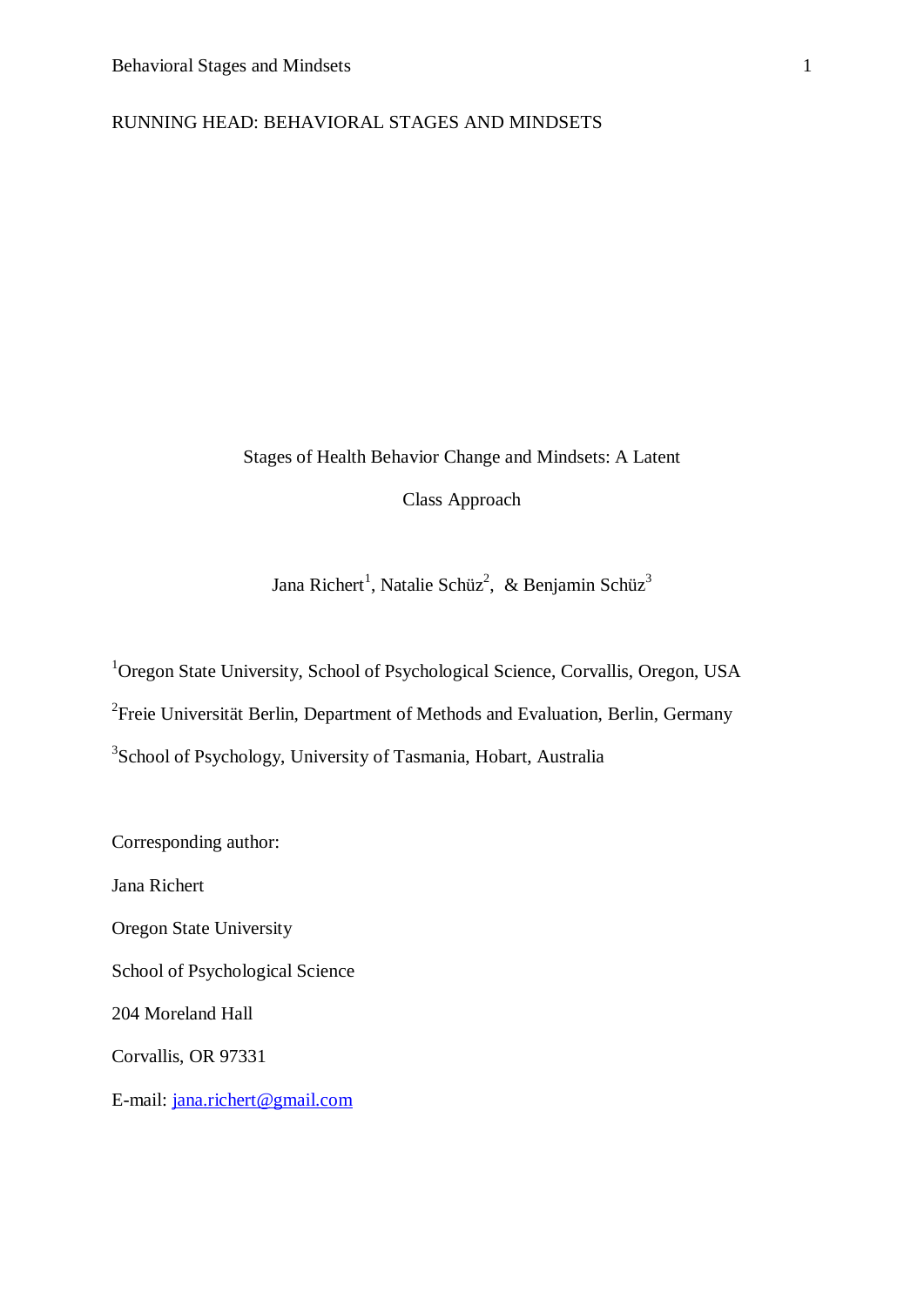#### **Abstract**

**Objective**. Stage theories of health behavior are popular and of high practical relevance. Tests of the validity of these theories provide limited evidence because of validity and reliability problems. This study provides a bottom-up approach to identify behavioral stages from examining differences in underlying mindsets. We examine the concurrent validity of a latent-class based approach and a commonly used stage-algorithm based on self-reports about intentions and behavior in order to identify possible strengths and shortcomings of previously used approaches.

**Methods**. Social-cognitive variables and individuals' stages were assessed in a sample of 2219 internet users. Latent class analysis (LCA) was used to identify distinct groups with similar patterns of social-cognitive predictors. Convergent validity of the LCA solution and stage algorithms was tested by examining adjusted standardized residuals.

**Results**. The LCA identified four distinct profiles – not intending to change, intending to change (no action), intending to change with action, and maintaining. Convergent validity with a stage algorithm was low, in particular in the non-intending and maintaining stages. **Conclusion**. Stages as assigned by the stage-algorithm did not correspond well with the extracted mindsets: This indicates that commonly used stage-algorithms might not be effective in assigning individuals to stages that represent mindsets, undermining the possibility for stage-matched interventions.

*Keywords:* Latent class analysis, Validity, Stage algorithm, Stage theories, Self report measure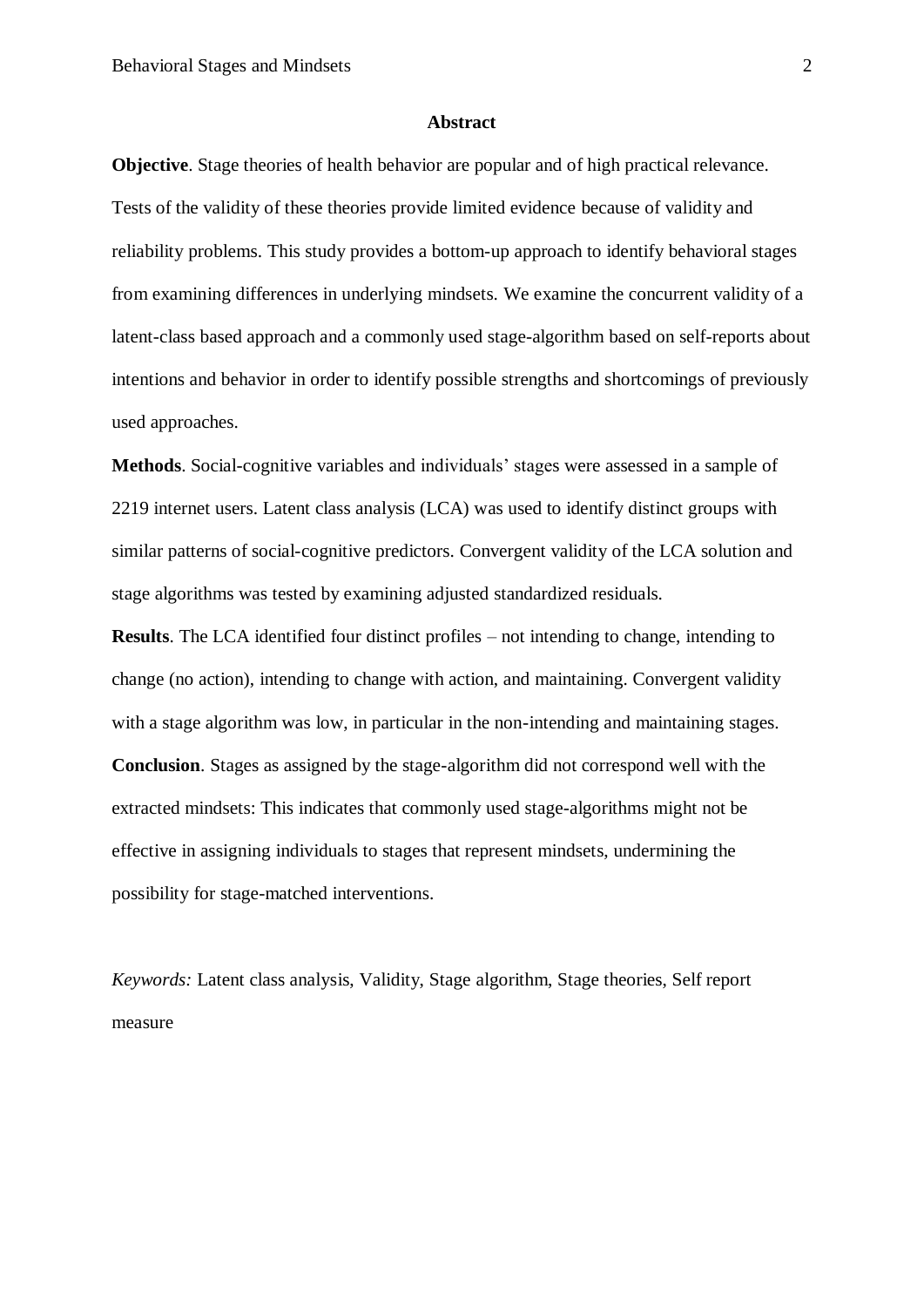Stages of Health Behavior Change and Mindsets: A Bottom-up Approach

In recent years, particularly in applied fields, stage theories of health behavior change have become increasingly popular. The idea that people pass through an ordered set of qualitatively different stages on their way to adopting new health behaviors is intuitively appealing and a *motif* for the description of many change processes (Brug et al., 2005). It also is highly attractive for practical applications, as it implies targeting specific intervention components for individuals in different stages, and suggests that such interventions are more effective than one-size-fits-all measures (Prochaska et al., 2004).

However, a crucial question beyond this attractiveness is the question about the construct validity of stages of health behavior change. In this article, we propose an alternative to current procedures examining the validity of stages, which heavily rely on the validity and reliability of the algorithms used for the measurement of stages as well as on the predefined ordering and boundaries of the stages. We argue that subgroups of individuals with a particular mindset towards health behaviors (as inherently assumed by the stage construct ; Weinstein, Rothman, & Sutton, 1998) can be more reliably inferred from the data using a latent class analysis approach. In a second step, we examine the convergent validity of a commonly used stage measure and these mindsets.

# **Discontinuity and Mindsets**

Current tests of the construct validity of stage theories rely on the identification of discontinuity in the means or effects of relevant factors across the different stages that theories define (Weinstein, Rothman, & Sutton, 1998). The rationale underlying this quest for discontinuity is the assumption that during the process of change, individuals can have different mindsets towards behavior, and that these different mindsets manifest themselves in different cognitions. Mindset theory (Heckhausen, 1991; Heckhausen & Gollwitzer, 1987)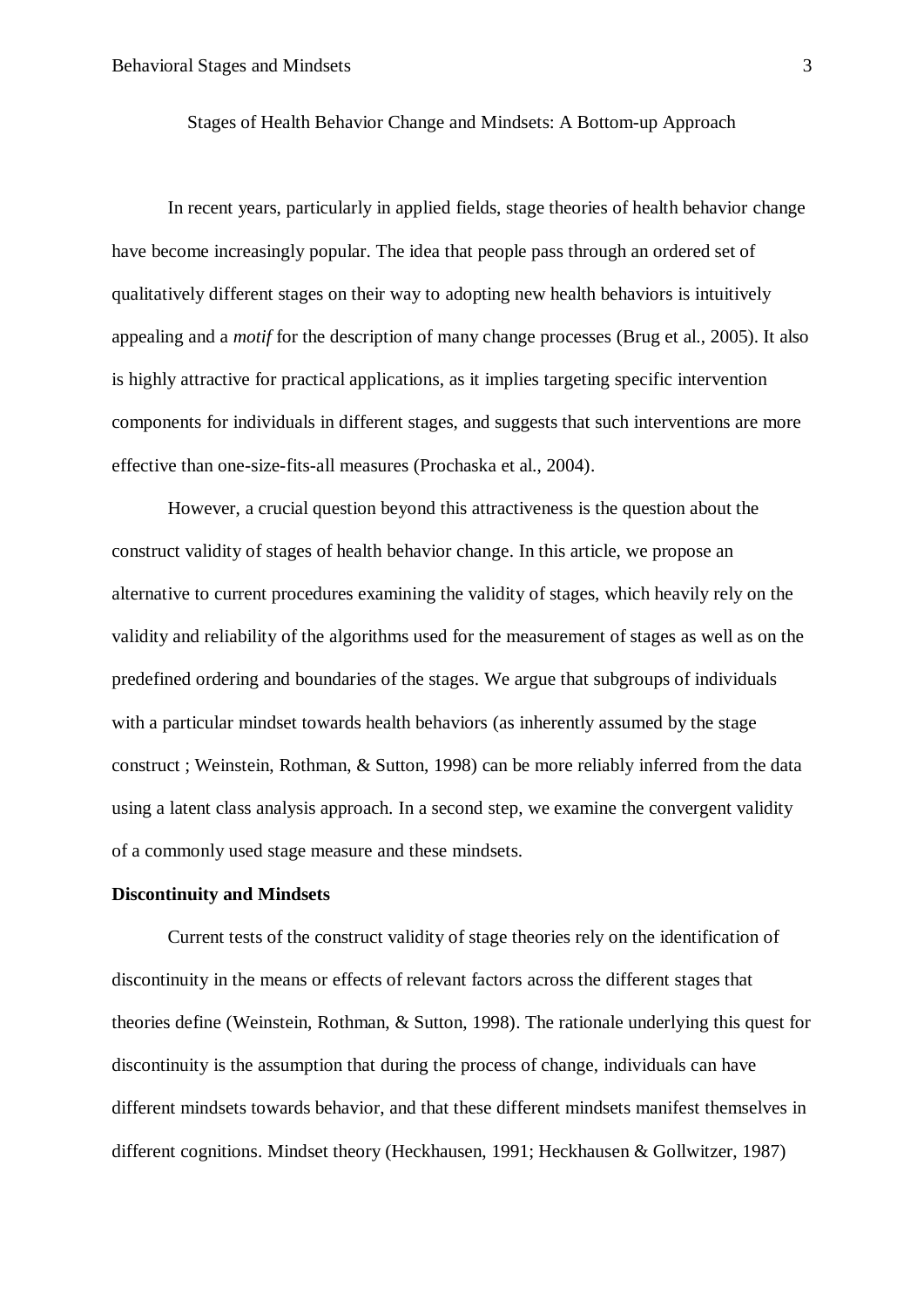assumes that the mindset of an individual towards behavior changes as a result of cognitive and behavioral processes. One of the most basic differences between mindsets, which might serve as an example here, is the difference between a *deliberative* and an *implemental mindset*. Individuals in a deliberative mindset weigh the advantages and disadvantages of a specific behavior, finally resulting in a decision for or against the behavior. Individuals in an implemental mindset focus on executing this decision. Experimental studies support this assumption (Fujita, Gollwitzer, & Oettingen, 2007), (Taylor & Gollwitzer, 1995). This evidence accordingly suggests that deliberative and implemental mindsets are characterized by fundamentally different cognitions and cognitive processes.

### **The Stage Construct in Stage Theories of Health Behavior Change**

Stage theories of health behavior adopt this idea of different mindsets by construing the process of health behavior change as progressing through different stages with differential mindsets. As the stages/ mindsets are defined by different cognitions and processes, they should be affected differentially by specific treatment content. Most stage theories however assume a more fine-graded stage distinction than just a deliberative and implemental mindset. For example, the Transtheoretical Model (TTM) (Prochaska, DiClemente, & Norcross, 1992) assumes that individuals pass through five distinct stages from precontemplation to maintenance. The Precaution Adoption Process Model (Weinstein, 1988) assumes no less than six stages from unaware of the issue to maintenance, and the Health Action Process Approach (Schwarzer, 1992) assumes two meta-stages and a number of finer-graded stages. All approaches, however, share transitions from non-intending to change behavior to intending to change behavior, the fundamental transition from intending to change behavior to actually changing behavior (Orbell & Sheeran, 1998), and from changing behavior to maintaining or habituation (Schüz, Sniehotta, Mallach, Wiedemann, & Schwarzer, 2009;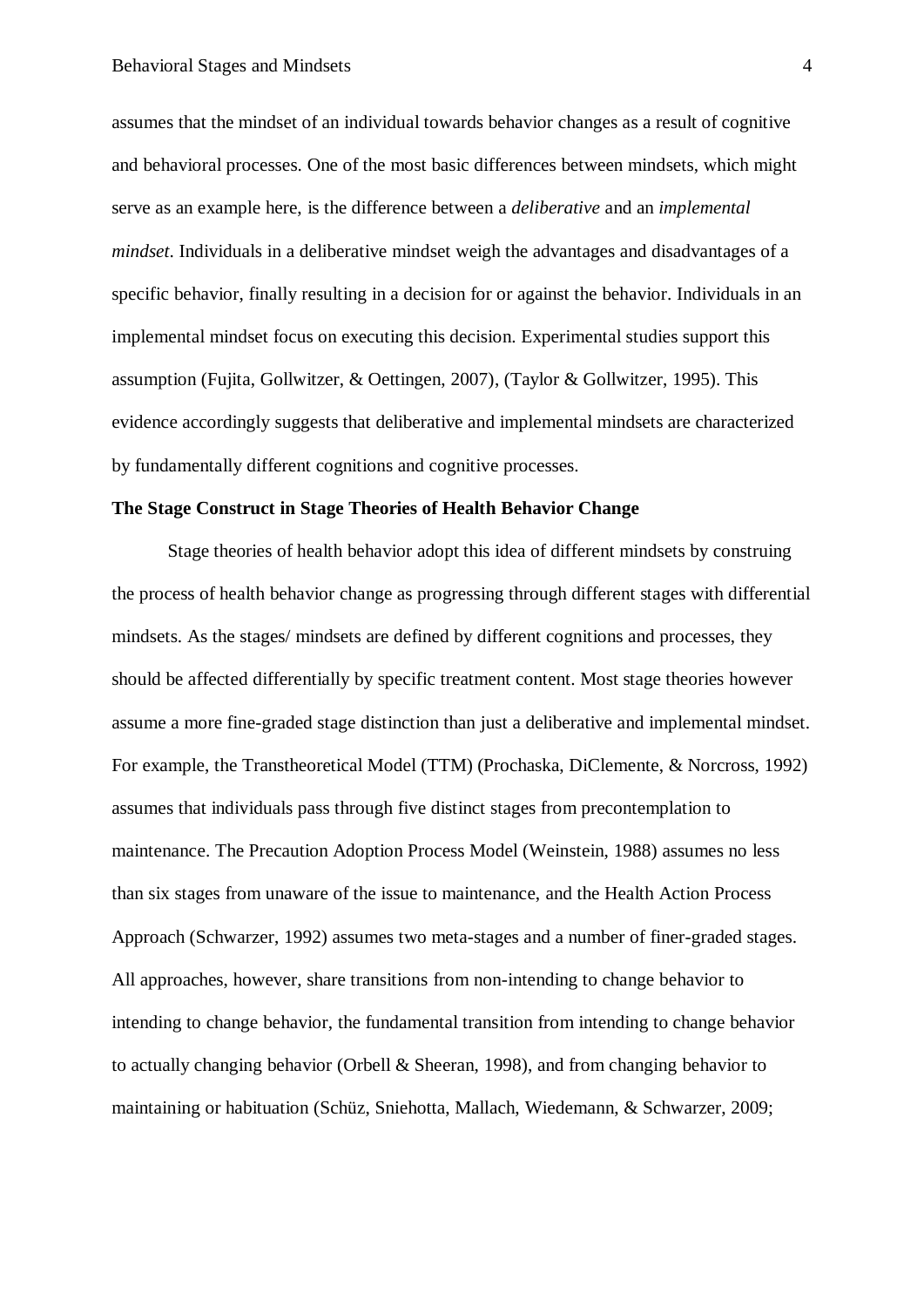Schwarzer, 2008). This idea of qualitative differences between the stages is the logic underlying the tests for the validity of the stages.

### **Validity of Stage Theories – the Quest for Discontinuity**

Most tests of the validity of stage theories rely on the idea that individuals in the same stage have mindsets that are more similar as compared to individuals' mindsets in another stage. As a consequence of this idea, various tests of the validity of stage theories can be formulated (Sutton, 2000; Weinstein, Rothman, & Sutton, 1998). These tests share the idea that the effects of a particular factor on the likelihood of subsequent stage transitions follow a discontinuous (non-linear) pattern across the stages (Balmford, Borland, & Burney, 2008a). For example, for cross-sectional data, Sutton (2000) requires that the means of stage-specific factors should follow a pattern that does not fit a linear trajectory across the stages but rather a quadratic, cubic or any other non-linear trend. A number of studies have examined such discontinuity patterns of means across stages and interpret these to support the validity of the underlying stage construct (Armitage, Povey, & Arden, 2003; Sniehotta, Luszczynska, Scholz, & Lippke, 2005) or as not supporting the stage assumptions (see e.g., Balmford, et al., 2008a; Balmford, Borland, & Burney, 2008b; Herzog & Blagg, 2007 for the TTM). As Weinstein and colleagues (1998) point out, such tests constitute the lowest level of evidence for a stage theory, since alternative explanations for the discontinuity patterns are possible, for example non-linear increases across the stages or reverse causality. Stronger evidence, according to Weinstein et al. (1998), is constituted by discontinuous predictors of stage transitions in longitudinal settings. Accordingly, a factor predicting transitions from an earlier stage to a later stage should only predict this transition if the underlying stage construct were true. This idea has been examined in a range of studies with moderate evidence strength for various predictors from risk perceptions over specific self-efficacy beliefs to social support in a range of health behaviors (Armitage, Sheeran, Conner, & Arden, 2004; Schüz, et al., 2009;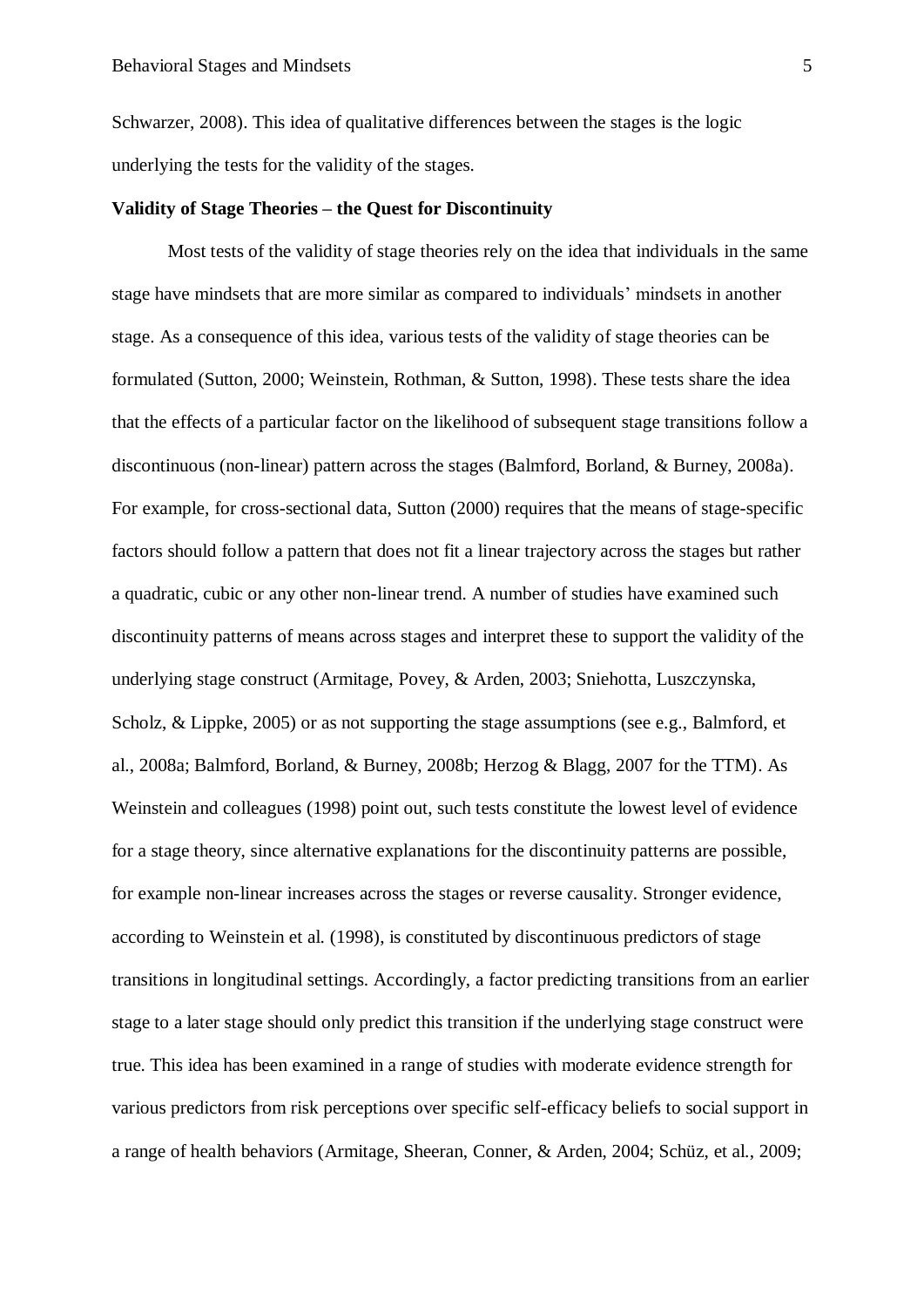Wiedemann et al., 2009). The strongest evidence for the validity of stage theories comes from experimental matched-mismatched intervention studies, in which the idea of discontinuity is evident in the test for differential effects of the intervention according to the stage a person is in (Weinstein, Lyon, Sandman, & Cuite, 1998; Weinstein, Rothman, & Sutton, 1998).

### **Validity of the Validity Tests Revisited**

A crucial issue in testing the construct validity of the stages concept is the way stages are operationalized. Most often, stage assessments are based on algorithms consisting of the answers to a number of questions with regard to the studied behavior (Godin, Lambert, Owen, Nolin, & Prud'homme, 2004), which can be more or less successful compared to other assessments of intentions or behavior (Lippke, Ziegelmann, Schwarzer, & Velicer, 2009). However, while such approaches are useful in examining whether individuals assigned to specific stages differ in the effects or means of variables deemed important, they rely on the limited reliability and sometimes limited validity of the underlying stage algorithm and stage theory (Balmford, et al., 2008b). There are both statistical and theoretical problems with such tests: Algorithms based on single items or combinations of single items can face a serious problem resulting from limited reliability as measurement errors cannot be corrected for in such assessment. In addition, ANOVA-based tests for discontinuity such as fitting linear or quadratic trends to mean differences or planned contrasts rely on the statistical assumption that there is equidistance or at least a monotonous increase or decrease between the stages. This statistical requirement however is not inherent in the stage definition of stage theories (see for example the arbitrary sequential order of the *decided to act* / *decided not to act* stages in the PAPM (Weinstein, 1988)). Coming from a theoretical viewpoint, an examination of the idea that individuals differ in mindsets, i.e., differ in cognitions and cognitive processes, would require that differences in these cognitions are used to assign individuals to mindsets. This test is what this article aims at - providing a bottom-up assignment of individuals to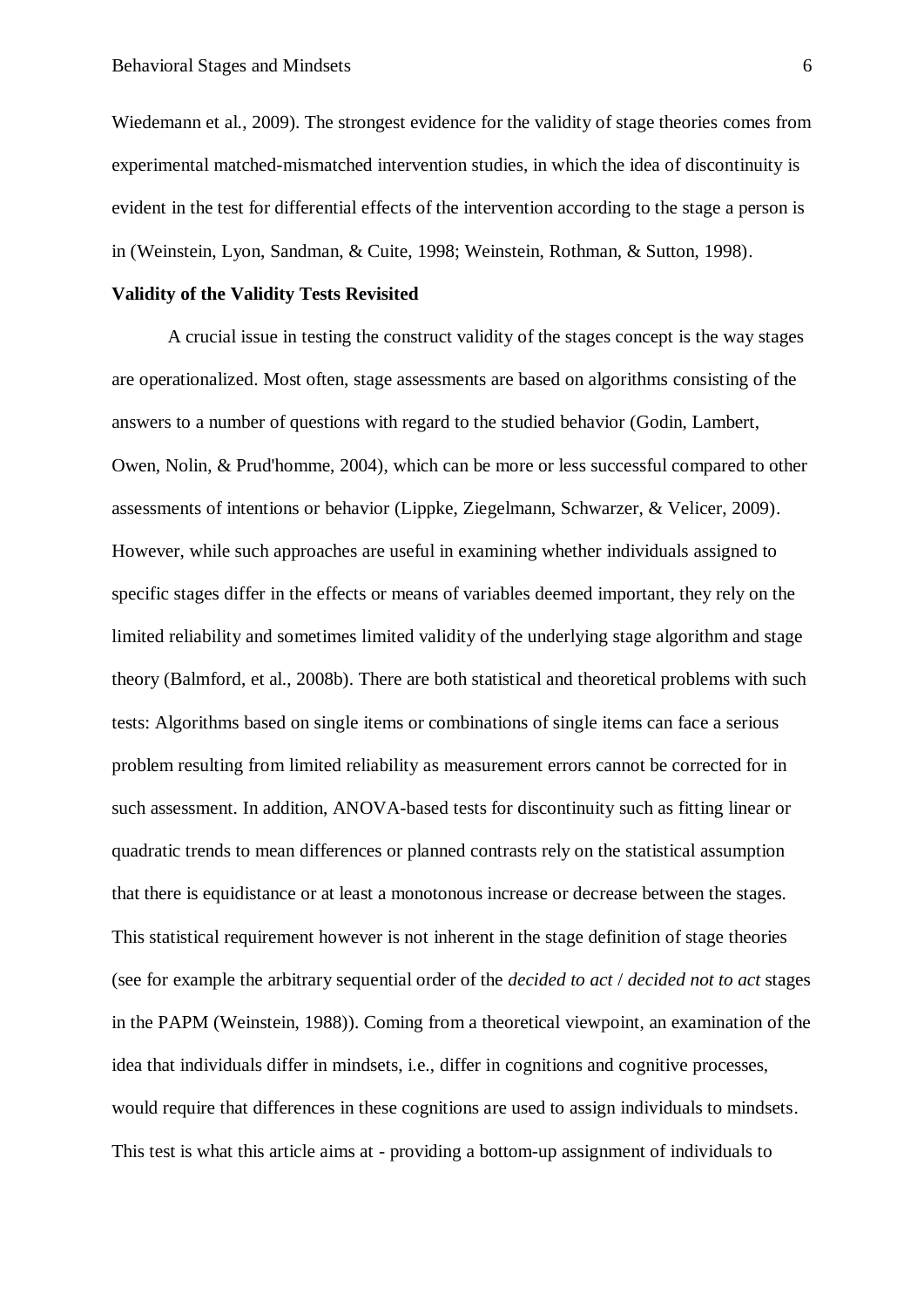groups based on the similarity of their cognitions, and examine whether these groups match the predictions and allocations by stage algorithms. Furthermore, as stages of health behavior change are a social and scientific construct rather than an empirical entity (Schwarzer, 2008), a nomothetic approach prescribing a stage differentiation and sequence might be an oversimplification of the complex nature of human behavior change processes. Applying confirmatory approaches by examining discontinuity between arbitrary or at least a-prioridefined stages might therefore not be appropriate to examine mindset differences—an exploratory approach is better suited to examine the assumption of qualitative differences between stages or mindsets. In this article, we propose an alternative to such nomothetic topdown approaches by applying a bottom-up based approach, i.e., inferring differential mindsets from differences in cognitions and cognitive processes.

# **Inferring Mindsets from Social Cognitions: a Bottom-Up-Approach**

As outlined above, the idea of qualitatively different stages of health behavior is based on the assumption of differential mindsets in stages (Heckhausen, 1991; Weinstein, Rothman, & Sutton, 1998). Our approach takes this idea of differential mindsets as starting point. Unfortunately, most stage theories are not very precise with regard to the factors that constitute a specific stage. The TTM (Prochaska, et al., 1992) proposes ten processes of change, but so far, tests have provided no evidence for the assumed stage-specific effects (Herzog, 2008). The PAPM makes differential assumptions for the effects of risk perception, which should be more important for stage transitions in early stages, and self-efficacy, which should be more important in later stages. The HAPA makes differential assumptions for the transitions from not intending to intending to change, and from intending to change to changing behavior: For transitions from the first stage, *risk perceptions*, *outcome expectations*, and *motivational self-efficacy* are assumed important, whereas for the transition from intending to acting, *coping self-efficacy*, *planning* and cognitive *action control* are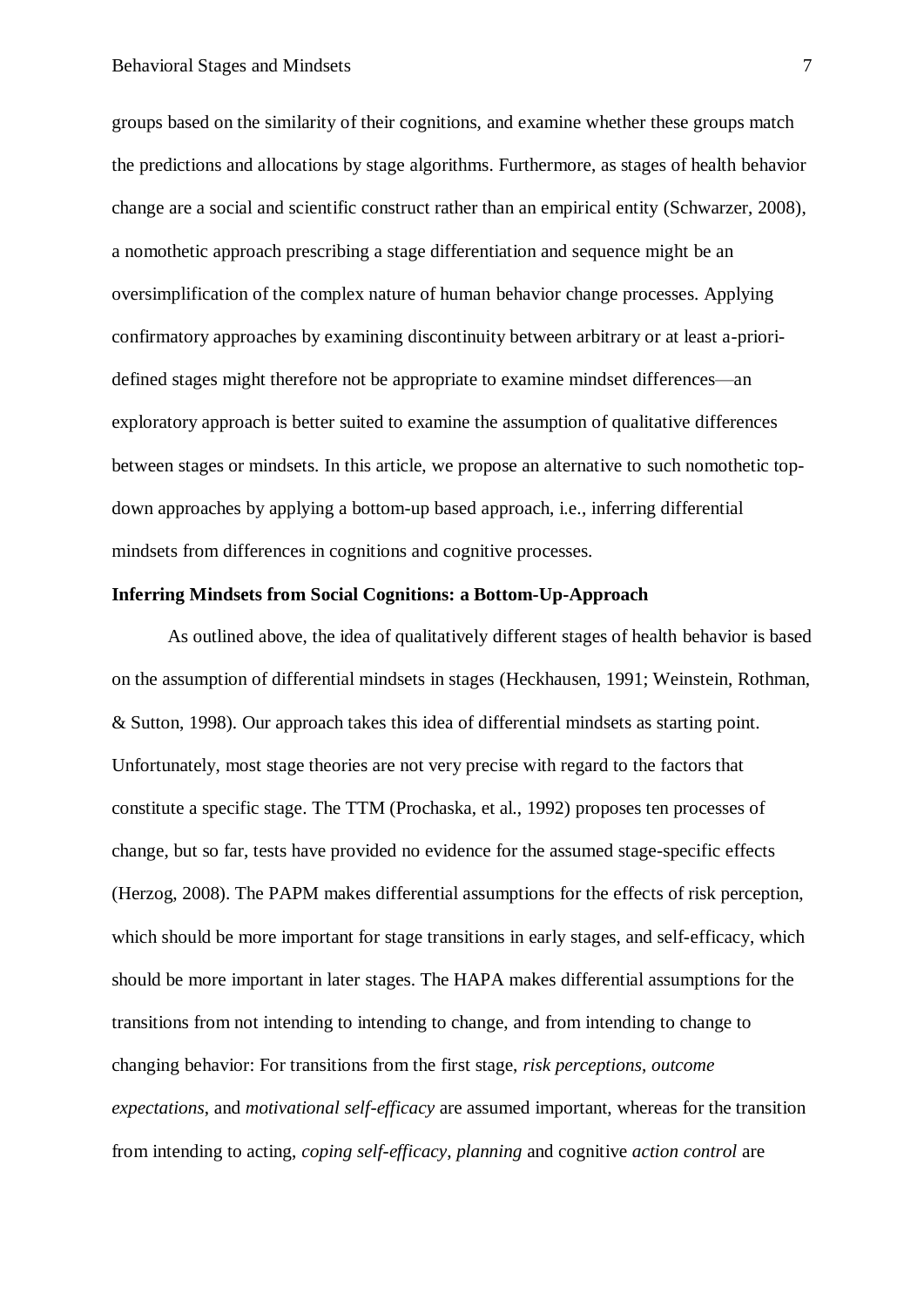assumed important, while for the transition from acting to maintaining in particular *recovery self-efficacy* is deemed effective (Schwarzer & Luszczynska, 2008). These factors are also inherent in most theories delineating the determinants of intention formation (Schüz, et al., 2009), and the predictors of behavior change are similarly shared between various theories (Sniehotta, 2009). Assuming that these predictors comprise the most relevant factors for explaining behavior change, it should be possible to characterize individuals in different mindsets by a combination of levels of these factors—such as that individuals in an initial mindset before committing to a behavioral intention should have low perceptions of risk and low levels of proximal behavior predictors such as planning or action control, while individuals in a mindset aimed at pursuing a behavioral intention should score higher on such proximal factors and lower on factors such as negative outcome expectations. Our approach aims at identifying subgroups of individuals with similar patterns of the social cognitions inherent in most theories of behavior change. In order to test the convergent validity of our approach with a-priori defined stages, we compare the groups obtained by our approach to a generic stage algorithm based on self-reports of intentions and behavior (Lippke, et al., 2009; Richert, Lippke, & Schwarzer, 2010).This algorithm can serve as an example for other predefined staging approaches, for example those based on the TTM or the PAPM. If the approaches are not convergent valid, this would have strong implications for stage-based health behavior change interventions in that mismatches between intervention contents and intervention recipients become more likely, potentially resulting in ineffective interventions.

# **Research Questions**

A valid and reliable stage measure (or algorithm) should assign individuals to stages that are an accurate reflection of individuals' mindsets (or in other words their patterns of social cognitions towards behavior). Subsequently, if a stage measure is valid, the classes that represent the social cognitive patterns should correspond well with the stages as assigned by a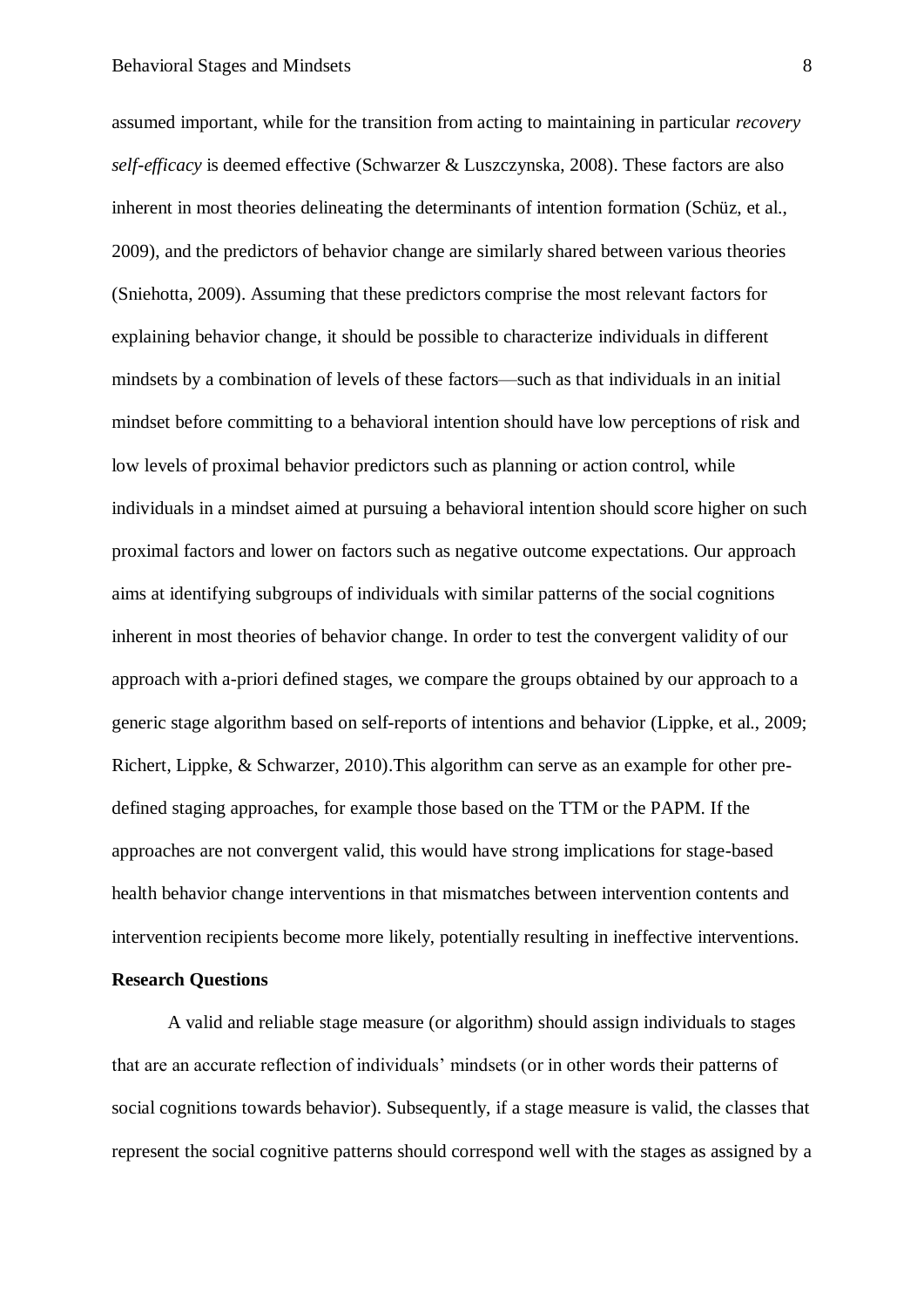stage algorithm. In this study, we aim at examining whether mindsets inferred from patterns of social cognitions in homogeneous subgroups match the predictions of stage allocation of a current stage algorithm based on intentions and behavior. These homogeneous subgroups of individuals will be identified using latent class analysis, a statistical technique assessing a categorical latent variable (e.g., the latent stage) in a data set constituting groups of individuals with maximally homogeneous patterns of predictors. Using this approach, it might be possible to overcome problems of limited reliability inherent in current stage algorithms, because it accounts for measurement error in its latent variable framework. It may also overcome problems of validity limitations as it goes beyond a nomothetic top-down approach by identifying differential mindsets from a bottom-up perspective.

# **Method**

# **Procedure**

The protocol for this study has received approval by the Internal Ethics Review Board of Freie Universität Berlin<sup>1</sup>. Individuals were recruited for a web-based intervention study on fruit and vegetable consumption by press releases (radio, newspaper, TV) and advertisements posted on the university website. Participants visited a starting web page, and, after giving informed consent, were directed to a baseline questionnaire. As incentive, participants could take part in a raffle for online shop gift certificates. After the baseline questionnaire, which the current study is based on, participants were randomly allocated to one of four experimental groups for an intervention study (not reported here).

# **Participants**

1

The dataset comprised *N*=2220 individuals. One participant was eliminated due to more than 50% missing values. Subsequently, the study sample consists of *N*=2219 individuals, who were on average *M*=38.22 years old (range=13-79, *SD*=12.64) and mostly

 $<sup>1</sup>$  Approval number: Gespsy 2009-03-13</sup>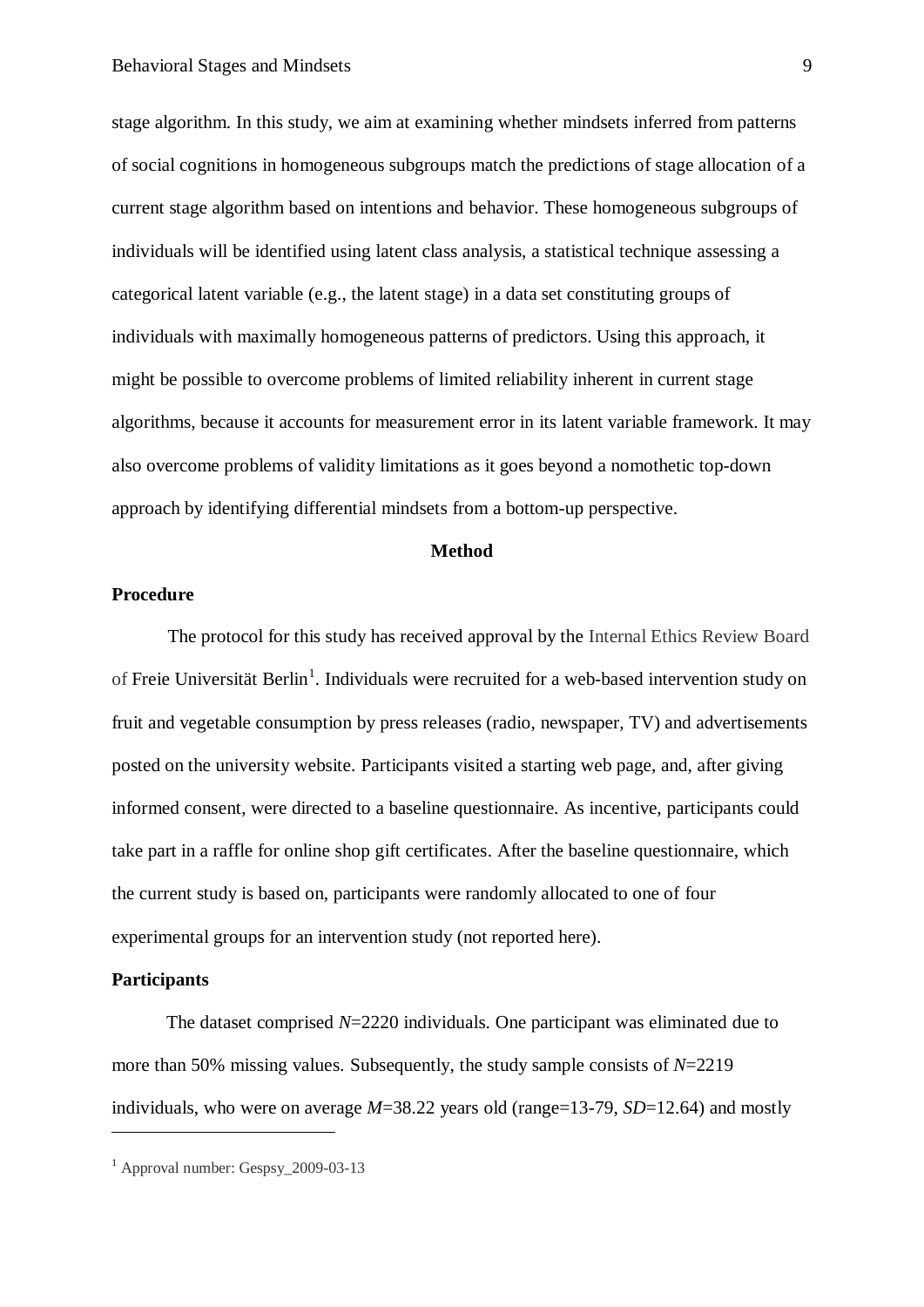women (80.8%). The majority of the sample was employed (63.5%) and in a steady relationship (59.3%). Almost half the sample was highly educated (43.6% College degree).

#### **Measures**

Unless otherwise noted, all items were rated on a 6-point Likert scale ranging from (1) not at all true to (6) exactly true. Scale means were computed, and scale values were dichotomized at the theoretical mean of 3.5 in order to facilitate interpretation of the latent classes.

**Risk Perception** was measured with three items adapted from Schüz et al. (2009): "If I continue to live this way, there is a high probability of me… (1) having a heart attack or stroke, (2) having diabetes, and (3) being obese." Cronbach's Alpha was .86.

**Positive Outcome Expectancies** were assessed with four items adapted from Schüz, et al. (2009): "If I eat sufficient amounts of fruits and vegetables every day, then… (1) I feel good and content, (2) I am doing something for my health, (3) I have good mental functioning, and (4) it has positive effects on my physical appearance." Cronbach's Alpha was .86.

**Negative Outcome Expectancies** were assessed using the same item stem followed by three statements: "(1) my food does not taste as good, (2) it will be a financial burden, and (3) then I will have to invest a lot of time and effort (e.g., grocery shopping, food preparation)." (Schüz et al., 2009). Cronbach's Alpha was low with  $\alpha$  = .54, which indicates that the scale assesses diverse outcome expectancies.

**Action Planning** was assessed with three items based on (Sniehotta, Schwarzer, Scholz, & Schüz, 2005): "I have planned precisely… (1) which fruits and vegetables I will eat, (2) at which occasions (in which situations) I will eat fruits and vegetables, and (3) how I will eat my fruits and vegetables (e.g., cooked, cut up)." Cronbach's Alpha was .88.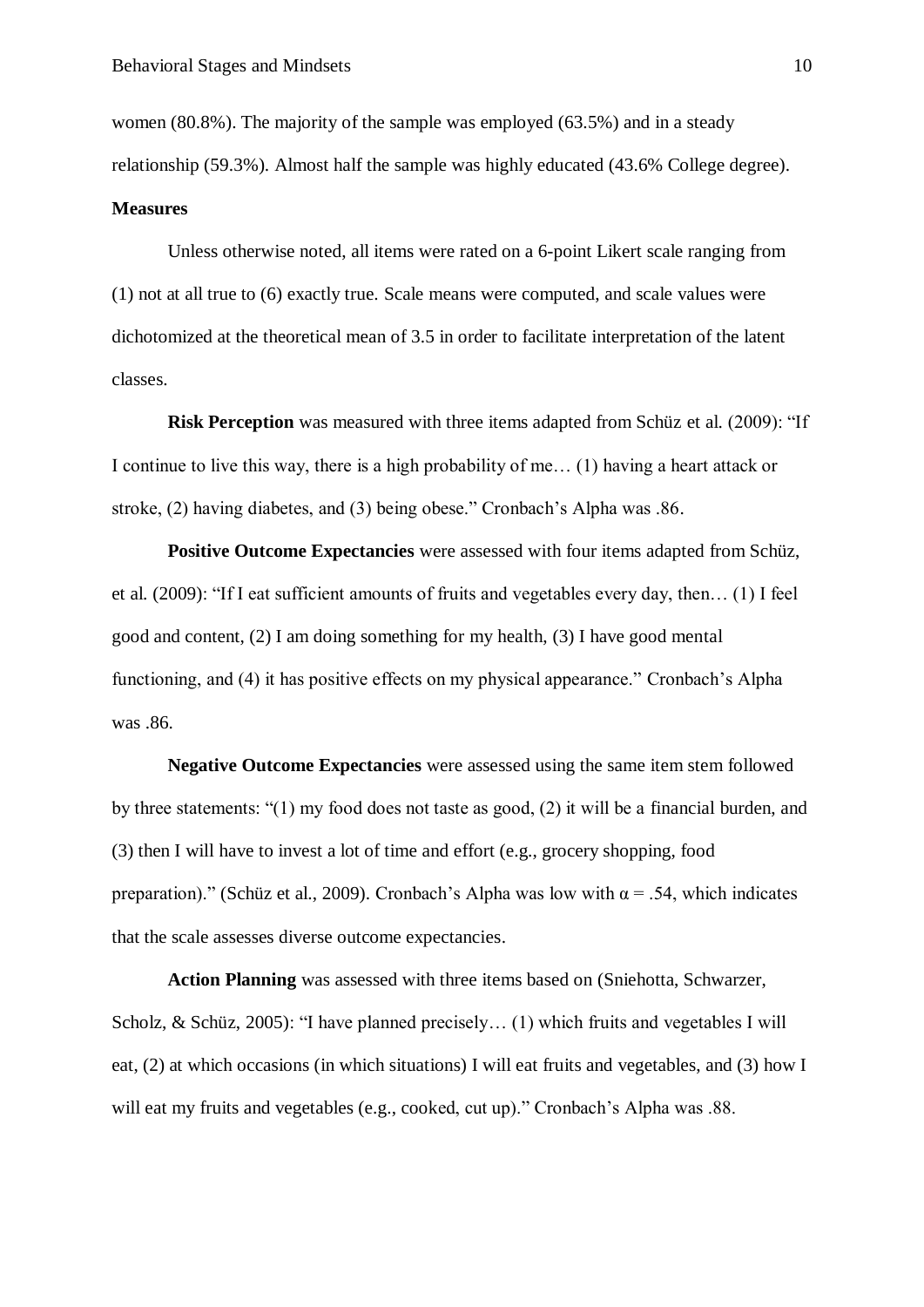1

**Coping Planning** was assessed with two items: "I have planned precisely… (1) in which situations I need to be especially careful so as to succeed in eating sufficient amounts of fruit and vegetables and (2) what I can do in difficult situations so as to succeed in eating sufficient amounts of fruits and vegetables." (Wiedemann et al., 2009). Items correlated significantly with  $r=.68$ ,  $p<.01$ .<sup>2</sup>

**Motivational Self-efficacy** was measured with two items: "I am confident that I can/ could eat sufficient amounts of fruits and vegetables…(1) even if it is difficult for me, and (2) even if there are few convenient shopping possibilities." (Schüz et al., 2009). Items correlated significantly with  $r = .55$ ,  $p < .01$ .

**Coping Self-efficacy** was measured with two items: "I am confident that I can keep eating sufficient amounts of fruits and vegetables…(1) even if I have to overcome obstacles (e.g., that there is no fruit or vegetable available at the grocery store I usually go to), and (2) even if have problems or worries." (Wiedemann et al., 2009). Items correlated significantly with  $r = .62$ ,  $p < .01$ .

**Recovery Self-efficacy** was measured with two items: "I am confident that I can eat sufficient amounts of fruits and vegetables again…(1) even if I have failed to do so for a few days, and (2) even if I haven't done so for quite some time." (Wiedemann et al., 2009). Items correlated significantly with  $r = .78$ ,  $p < .01$ .<sup>3</sup>

**Action Control** was assessed with three items based on (Sniehotta, Scholz, & Schwarzer, 2005): "I am aware of how many portions of fruits and vegetables I want to eat

 $2 \text{ A confirmatory factor analysis (CFA) for the action }$ /coping planning scales corroborated the assumed factorial structure: A two-factor model (action planning and coping planning) was contrasted with a one-factor model. The two-factor model fit the data better than the one-factor model:  $\Delta_{\gamma2}(1) = 38.85$ , p < .001..

<sup>&</sup>lt;sup>3</sup> A second CFA corroborated the self-efficacy strucfture: A three-factor model (motivational selfefficacy, coping self-efficacy and recovery self-efficacy) was compared to a one-factor model. The three-factor model fit the data better than the one-factor model:  $\Delta \chi^2(1) = 83.03$ , p < .001.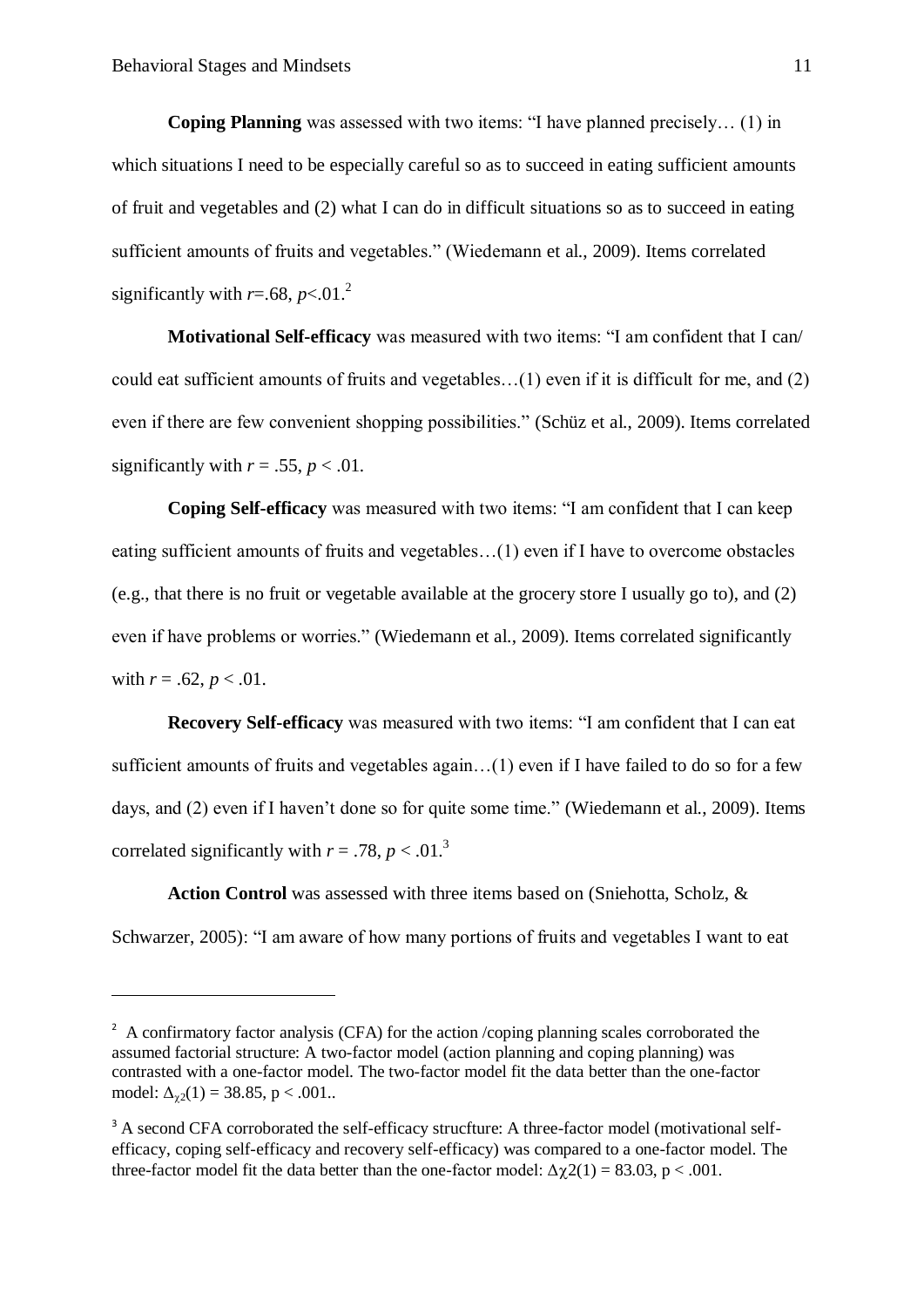daily.", "I check whether or not I have eaten as many fruits and vegetables as I had intended.", and "I am trying hard to eat as many fruits and vegetables as I had intended." Cronbach's Alpha was .87.

**Stage assessment** was based on previous studies (Lippke, et al., 2009; Richert, et al., 2010). Participants responded to the following two items: (1) "In the past week, have you eaten *enough* fruits and vegetables *per day*?" as well as (2) "In the near future, do you intend to eat more fruits and vegetables than you are eating now?". Answers were given in a yes/ no format. Participants were classified as *Non-Intenders* on responding 'no' to both questions, as *Intenders* if they answered 'no' to the first and 'yes' to the second question, as *Maintaining Actors* if they responded 'yes' to the first and 'no' to the second question, and as *Changing Actors* if they answered 'yes' to both questions (stage labels from Richert, et al., 2010).

# Insert Table 1 about here

#### **Statistical Analyses**

In order to identify mutually distinct subpopulations of individuals with similar profiles of social cognitive predictors of behavior (mindsets), we used latent class analysis (LCA). LCA aims at finding a parsimonious set of subgroups of individuals that are maximally similar with regard to the indicators (here: social cognitive predictors). Latent class indicators consist of distinct categories. The general idea behind LCA is similar to cluster analysis, but LCA carries the advantages of a latent (i.e., measurement-error free) variable approach, and the number of classes can be inferred using inferential statistics (Magidson & Vermunt, 2004). LCA assesses how likely it is for each individual to be a member of every extracted class. Individuals are then assigned to the latent class for which their assignment probability is highest. Class membership is mutually exclusive, so that each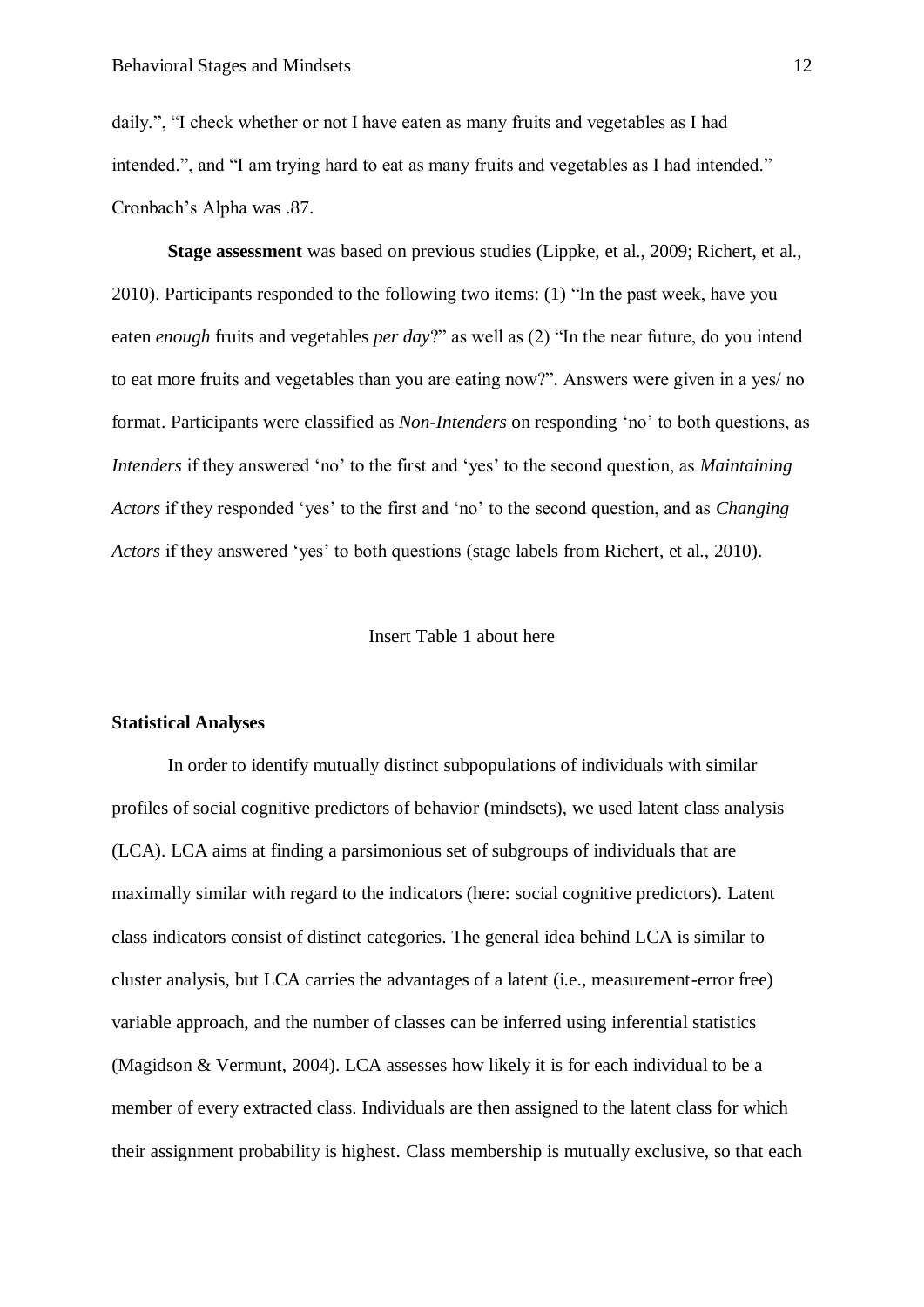individual is assigned to one class only. The model fit is evaluated by the Akaike information criterion (AIC) and Bayesian information criterion (BIC). Class solutions for different numbers of classes can be tested against each other based on the Lo-Mendell-adjusted bootstrapped likelihood ratio (LR) test, which compares an estimated model to a model of one less class than the estimated model (Lo, Mendell, & Rubin, 2001).

The research question of whether the LCA classes are convergent valid with the stages as obtained by the stage algorithm is tested by pitting the classes and the stages against each other. If correspondence were high, then individuals should be clustered around the diagonal of the stage by class matrix (i.e., the frequencies in corresponding cells, in which classes are matched against their stage counterpart, should be significantly higher than what is expected based on mere chance). Likewise, frequencies in non-correspondence cells (offdiagonal) should be lower than or equal to frequencies expected based on chance (Richert, et al., 2010). Statistically, this is tested by looking at adjusted standardized residuals, which are deviations of observed frequencies from frequencies that are expected based on chance. These deviation values are adjusted to the cell size and are approximately normally distributed. Thus, if values exceed the critical values +/- 1.96, 2.58, or 3.29 respectively, the number of cases found in that cell is significantly higher or lower than would be expected based on mere chance [\(Agresti, 2002\)](http://www.sciencedirect.com/science?_ob=ArticleURL&_udi=B6V7V-4FNW4PS-1&_user=1676895&_rdoc=1&_fmt=&_orig=search&_sort=d&view=c&_version=1&_urlVersion=0&_userid=1676895&md5=a1c790105dc7c0a85466500d86eab052#bbib1).

#### **Results**

### **Results from Latent Class Analysis**

As AIC values are relative, Burnham and Anderson (2004) suggest they be contrasted among competing models. Specifically, difference scores of  $\leq 2$  between the AIC value associated with the best approximating model and AIC scores of other models within the set are interpreted as similar competing models in terms of their approximating abilities. Values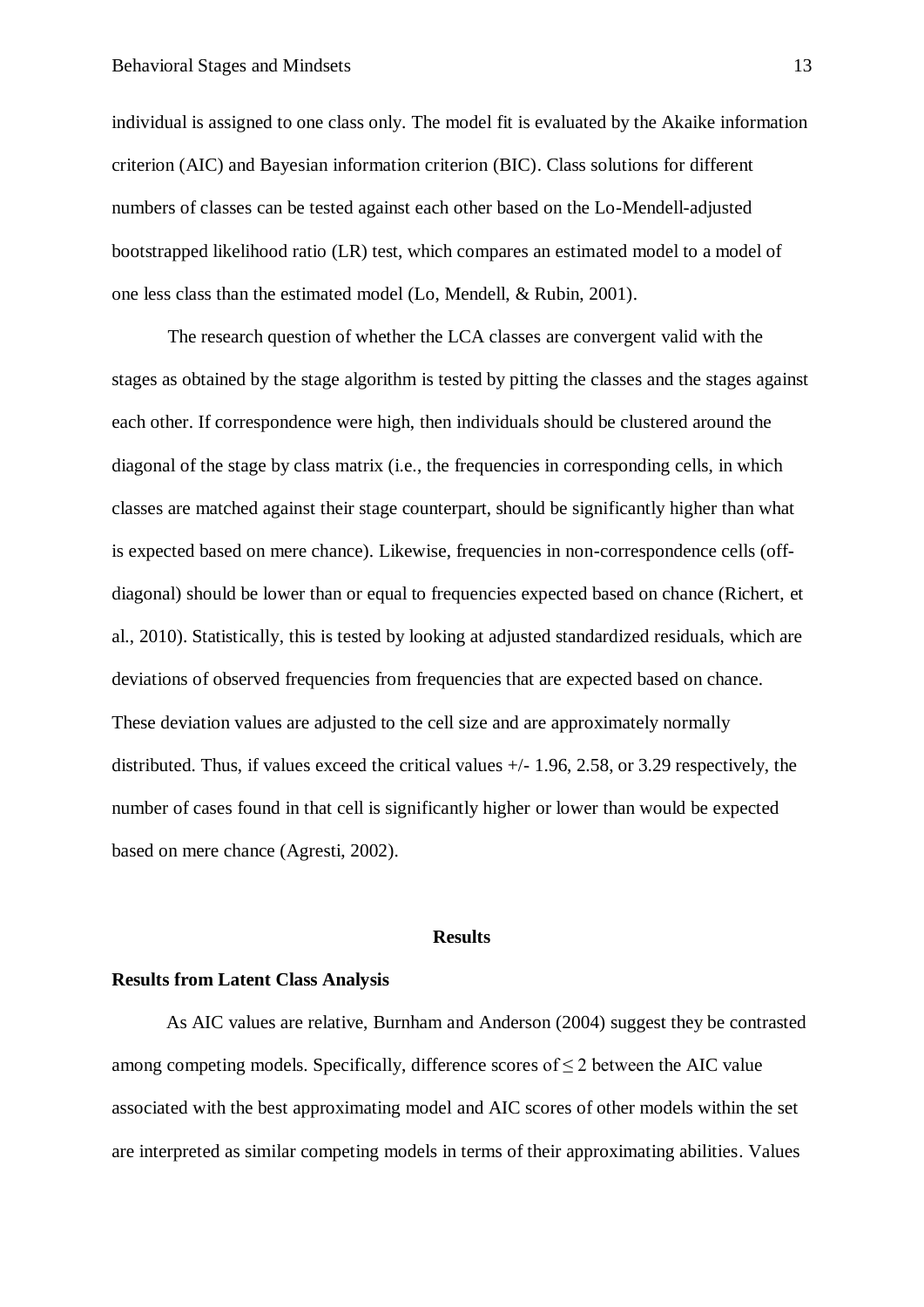within the range of  $4 - 7$  indicate models that have less support, and models with difference scores higher than 10 have no support relative to the best approximating model.

# Insert Table 2 about here

The difference score of 1.163 indicates that the models supporting 4 and 5 classes are similar in terms of their approximating abilities. The BIC, however, is lowest for a 3 class solution. The LR test for the four-class model yielded a significant result (LR test value = - 9162.58,  $p < .001$ ), indicating that the four-class solution fits the data better than a three class model. For the five-class model, the LR test was non-significant (LR =  $-9142.234$ ,  $p = .37$ ), which indicated that the four-class model fits the data as good as the five-class model.

Although the models supporting 4 and 5 classes seem to fit the data equally well, the four-class solution is the most parsimonious model. We therefore decided to extract four latent classes, and figure 1 shows the profiles in terms of conditional solution probabilities. A solution probability close to 1 indicates a high likelihood of scoring high on the respective scale. Individuals were assigned to the class for which they had the highest probability scores. In this study, these probabilities were exceptionally high: class  $1 = .91$ , class  $2 = 1.0$ , class 3  $= .97$ , class  $4 = .93$ , indicating a high reliability of class assignment.

### Insert Figure 1 about here

Members of class 1 (23.1% of all participants) had a moderate likelihood (.58) to score high on risk perception, the lowest likelihood to have high levels of motivational selfefficacy, and they were the least likely to perceive advantages of fruit and vegetable intake, while at the same time being the most likely to perceive disadvantages of the behavior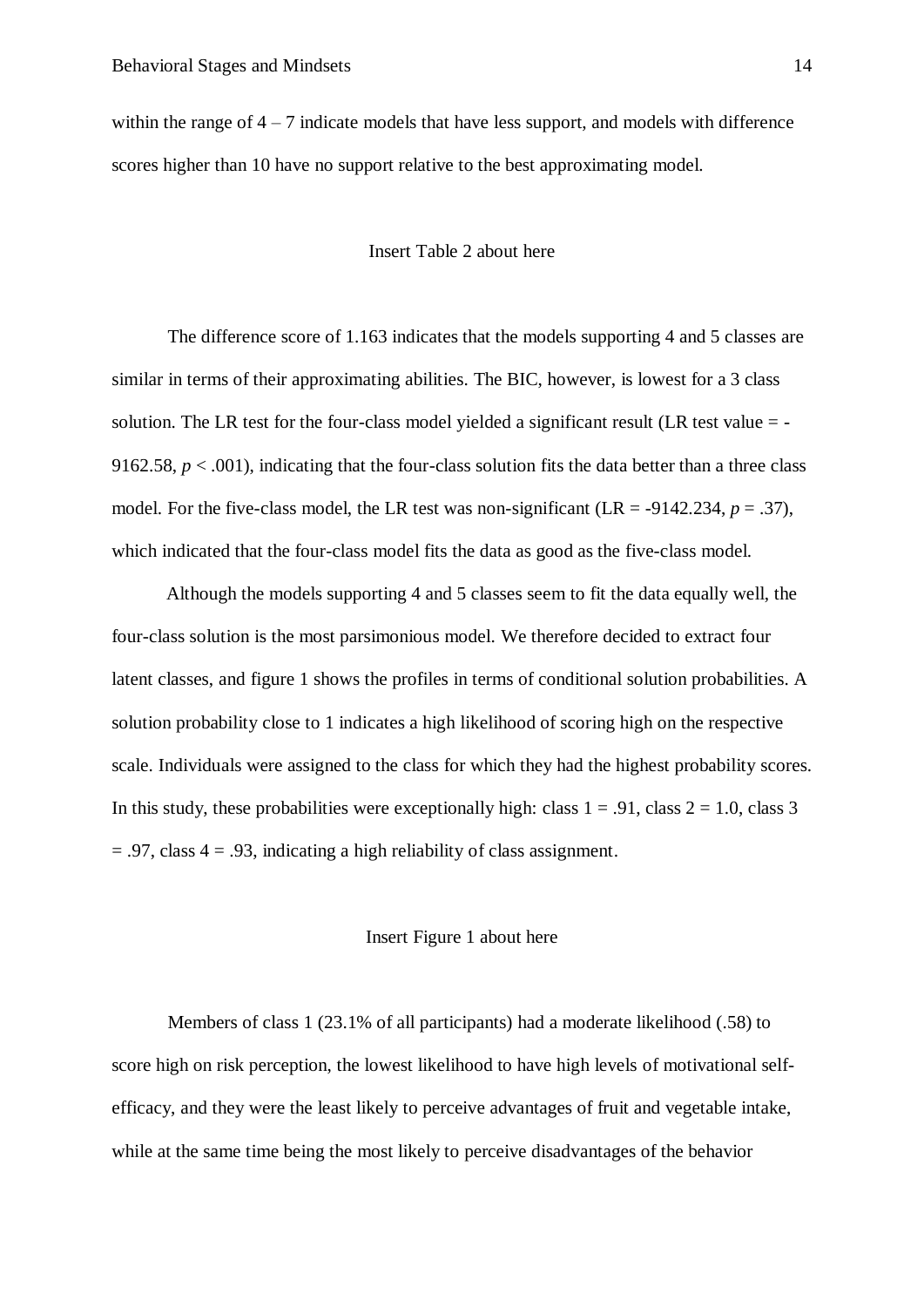compared to all other classes. Furthermore, their likelihood to score high on volitional scales (i.e., Action Planning, Coping Planning, Coping- and Recovery Self-efficacy, and Action Control) was relatively low. This pattern resembles individuals in a deliberative mindset, i.e., *not intending to change*.

Individuals in class 2 (13.1%) were most likely to score high on risk perception (.68). Members of this class were also very likely to have high levels of motivational self-efficacy as well as to perceive advantages of fruit and vegetable intake. They had low likelihoods to perceive disadvantages of behavior. Their likelihood to score high on Action Planning, Coping Planning and Action Control was rather low, while their likelihood of scoring high on Coping- and Recovery Self-efficacy was high. This pattern resembles individuals who are not deliberating anymore, that is, individuals who are *inactive with an intention to change*.

Class 3 (27.9% of participants) had a zero likelihood of scoring high on risk perception. Individuals in this class were likely to have high levels of motivational selfefficacy as well as to perceive benefits of fruit and vegetable consumption. At the same time, they were very unlikely to perceive disadvantages of the behavior. Their likelihood of scoring high on Action Planning, Coping Planning and Action Control was low. Their likelihood to score high on Coping- and Recovery Self-efficacy was rather high. This pattern most resembles individuals *maintaining* behavior.

Members of class 4 (27.9%) had a moderate likelihood (.37) to score high on risk perception and to have high levels of motivational self-efficacy. They were very likely to perceive advantages of fruit and vegetable intake and very unlikely to perceive disadvantages of the behavior. Furthermore, their likelihood to score high on volitional scales (i.e., Action Planning, Coping Planning, Coping- and Recovery Self-efficacy, and Action Control) was high. This pattern resembles individuals with an *intention to change* something about *their current behavior.*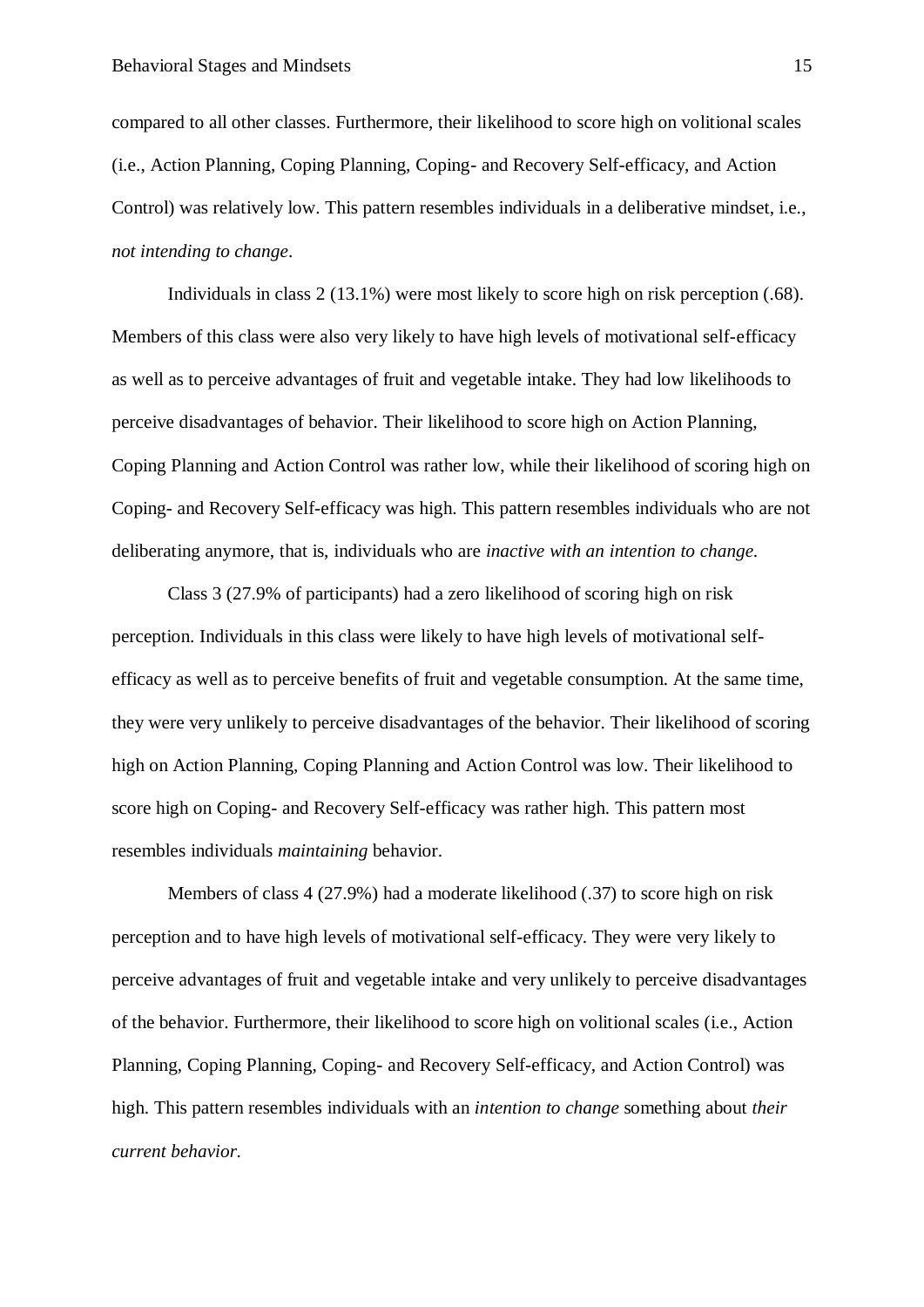### **Test of LCA–Stage Correspondence**

The stage algorithm appointed 43 individuals (1.9% of the total sample) to the Non-Intenders stage, the majority of participants (*n* = 1591, 71.7%) were categorized as Intenders, 235 individuals (10.6%) were labeled as Maintaining Actors and 350 people (15.8%) were classified as Changing Actors.

#### Insert Table 3 about here

Of the individuals placed in class 1, only 1.4% of individuals were classified as Non-Intenders based on the stage-algorithm (corresponding cell). This number was not higher than what would be expected based on mere chance (standardized adjusted residual  $= -1.1$ ,  $p >$ .05), indicating that there was no correspondence between class 1 and the Non-Intender stage. The majority of individuals assigned to class 2 (83.4%) were classified as Intenders based on the stage measure (corresponding cell). The frequency observed in this cell  $(n = 242)$  was significantly higher than the frequency expected based on chance ( $n = 208$ , standardized adjusted residual  $= 4.8$ ,  $p < .001$ ). This indicates a high correspondence between class 2 and the Intender stage. Only 17.9% of the individuals, who were placed in class 3 were classified as Maintaining Actors (corresponding cell). The standardized adjusted residual of 7.0 (*p* < .001) shows that the observed frequency was significantly higher than what would have been expected based on chance. This indicates a good match. However, the frequency found in the cell pinning class 3 against the Changing Actor stage (non-corresponding cell) was also significantly higher than what would be expected based on chance (standardized adjusted residual  $= 6.7, p < .001$ ). Here, 24% of the individuals, who were placed in class 3 were classified as Changing Actors, indicating an equally good match between these categories. The majority of individuals assigned to Class 4 (83.7%) were classified as Intenders based on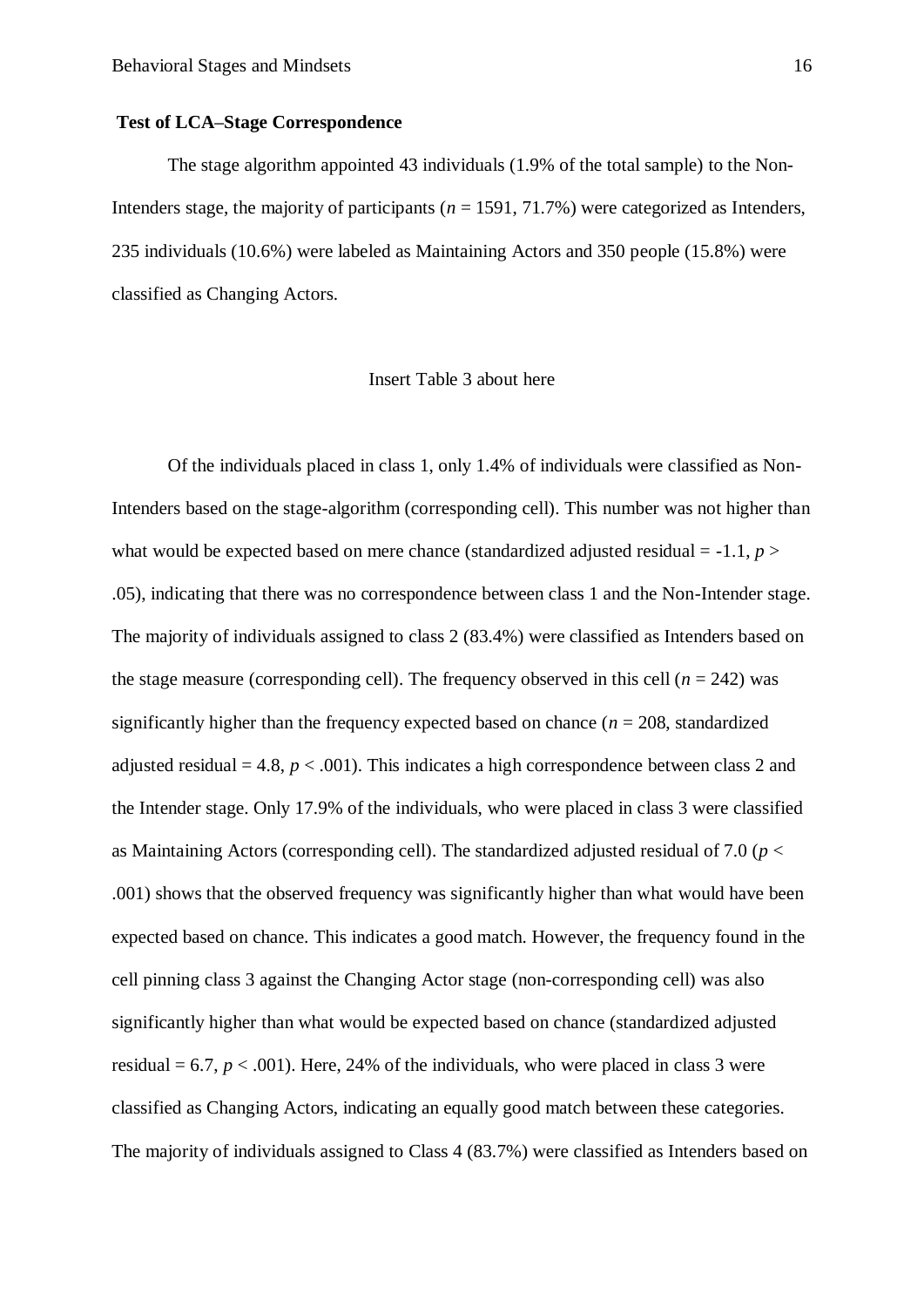the stage measure (non-corresponding cell). The frequency observed in this cell ( $n = 667$ ) was significantly higher than the frequency expected based on chance ( $n = 571$ , standardized adjusted residual  $= 9.4$ ,  $p < .001$ ). This indicates a high correspondence between class 4 and the Intender stage. Only 10% of individuals assigned to class 4 were classified as Changing Actors (correspondence cell). The standardized adjusted residual of  $-5.5$  ( $p > .05$ ) revealed that the observed frequency was significantly lower than what would be expected based on chance, indicating that there was no correspondence between these categories.

As an overall measure of agreement, Cohen's Kappa was calculated. A κ of .02 indicates poor correspondence and thus corroborates the findings above.

### **Discussion**

This study aimed at providing an alternative to current top-down tests of the validity of stages of behavior change. We examined the concurrent validity of a generic staging algorithm with mindsets based on patterns of social cognitions, which reflect qualitatively different mindsets of individuals in different stages of behavior change inherent in the stage construct (Weinstein, Rothman, & Sutton, 1998) Our results indicate poor correspondence between the allocations based upon a top-down staging algorithm and bottom-up latent classes of individuals with similar cognitions.

# **Mindsets and behavioral stages**

Our study followed a bottom-up-approach, that is, we did not rely on somewhat arbitrary (Sutton, 2001) criteria such as the temporal references in the TTM to assign individuals to stages, but followed the idea of stage theories that individuals in qualitatively different stages of behavior change differ in their cognitions about specific behaviors (Weinstein, Rothman, & Sutton, 1998). This idea implies different mindsets of individuals in different stages. This should be evident in greater similarity of cognitions between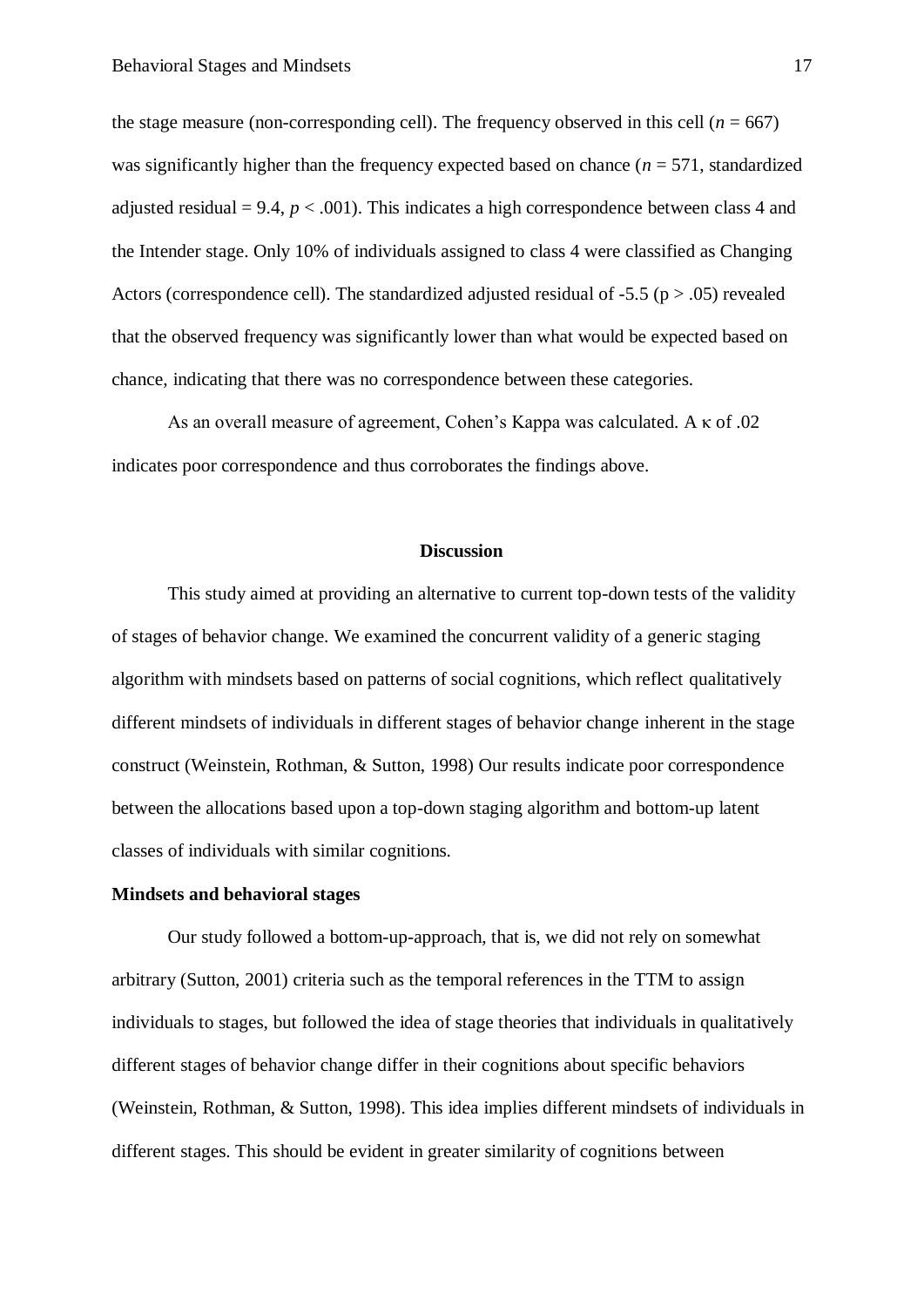individuals *within* one stage than *between* different stages. Evidence from research on mindsets support this notion (Gollwitzer, Heckhausen, & Steller, 1990). Our analysis design accounts for this demand as latent class analysis infers latent classes and membership to these classes from similarities within and dissimilarities between classes (Magidson & Vermunt, 2004). In contrast to other group-identifying techniques such as cluster analysis, LCA, by way of the Chi²-difference-test, allows for statistically testing the number of latent classes.

This approach also allows for overcoming potential problems of confirmatory approaches that rely on limited reliability and validity of stage algorithms, as it is a latent variable procedure allowing for measurement-error-free assessment of latent classes. The bottom-up nature of our approach, that is, inferring latent classes representing different mindsets or stages from cognitions towards behavior, is close to the assumption of different mindsets inherent in stage theories. In contrast to tests for discontinuity of means or effects of specific variables between behavioral stages (Balmford, et al., 2008a; Herzog & Blagg, 2007; Sutton, 2000), our approach is not dependent on assumptions of equidistance or monotonous linear relations between stages. Although an ANOVA itself of course does not require equidistance or ordinal characteristics of the levels of the factor, the interpretation of statistical tests for trends between the levels of the independent factor does. A reordering of the levels of a factor might turn a linear trend into a quadratic one and vice versa. Our approach does not rely on such assumptions about sequence or equidistance between stages, but instead infers behavioral stages as qualitatively different mindsets from the data and as such might help future research on the validity of behavioral stages to overcome these limitations.

Additionally, as latent class analysis displays probabilities rather than certainties to score highly on a respective scale, it accounts for the possibility of individuals belonging in a particular class to score differently on that scale. This notion is important for the development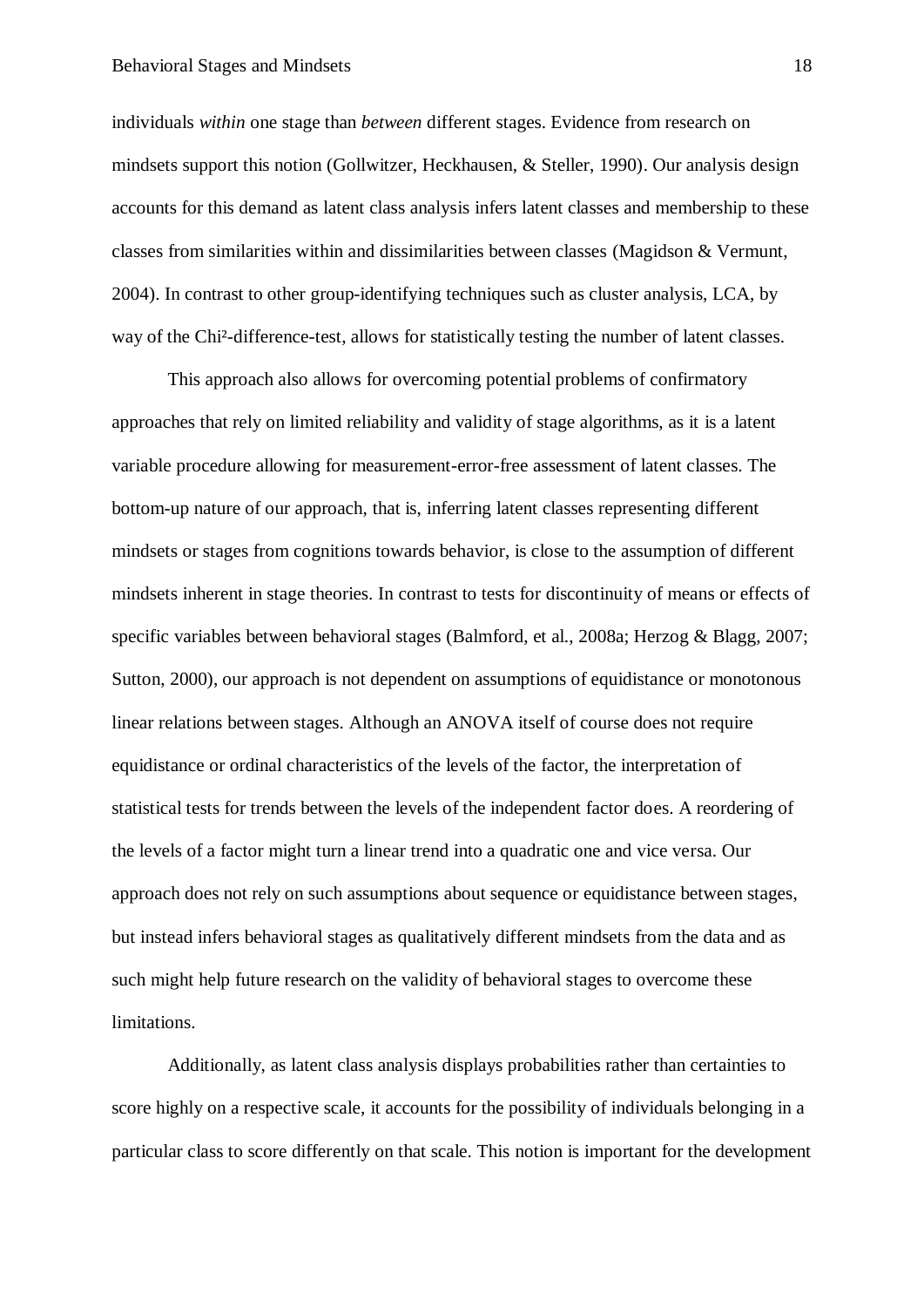of stage-based interventions to promote health behavior change, because these are developed based on group means, i.e., they target variables that have been identified as predictors of behavior change in the majority of individuals in a particular class.

# **Behavioral Stages Identified by Latent Class Analysis**

Our analysis identified four latent classes of social cognitions towards health behaviors that can be matched unto the stages defined in most stage theories (Schüz, et al., 2009): a stage *before* individuals have formed an intention, a stage *with* intentions but *without* behavior, a stage with maintained behavior and one with intended changes in current behavior (Lippke, et al., 2009).

Individuals classified into the first latent class match individuals in a stage *before* behavior change (a deliberative mindset). In this mindset individuals are more open to positive and negative information about behavior (Gollwitzer, et al., 1990), and the low levels of all post-intentional factors suggest that these individuals have engaged in little reasoning about behavior change.

Individuals classified in the second latent class match individuals in a stage *after* intention formation, but before actual behavior change. In contrast to individuals in the first latent class, they perceive high levels of positive outcome expectancies and low levels of negative outcome expectancies, which indicates an *implemental* mindset (Gollwitzer, et al., 1990), and could also serve the purpose to reduce discrepancy once a behavioral decision has been made. With regard to volitional factors, individuals in this latent class have low levels of action planning and coping planning, which may be explained by the fact that they have not initiated behavior change so far, but relatively high levels of coping and recovery selfefficacy. While especially this latter result might seem to contradict predictions made e.g., by the HAPA (Scholz, Sniehotta, & Schwarzer, 2005), tenets of self-efficacy theory can help in interpreting this result: An optimistic belief in one's abilities to overcome setbacks and to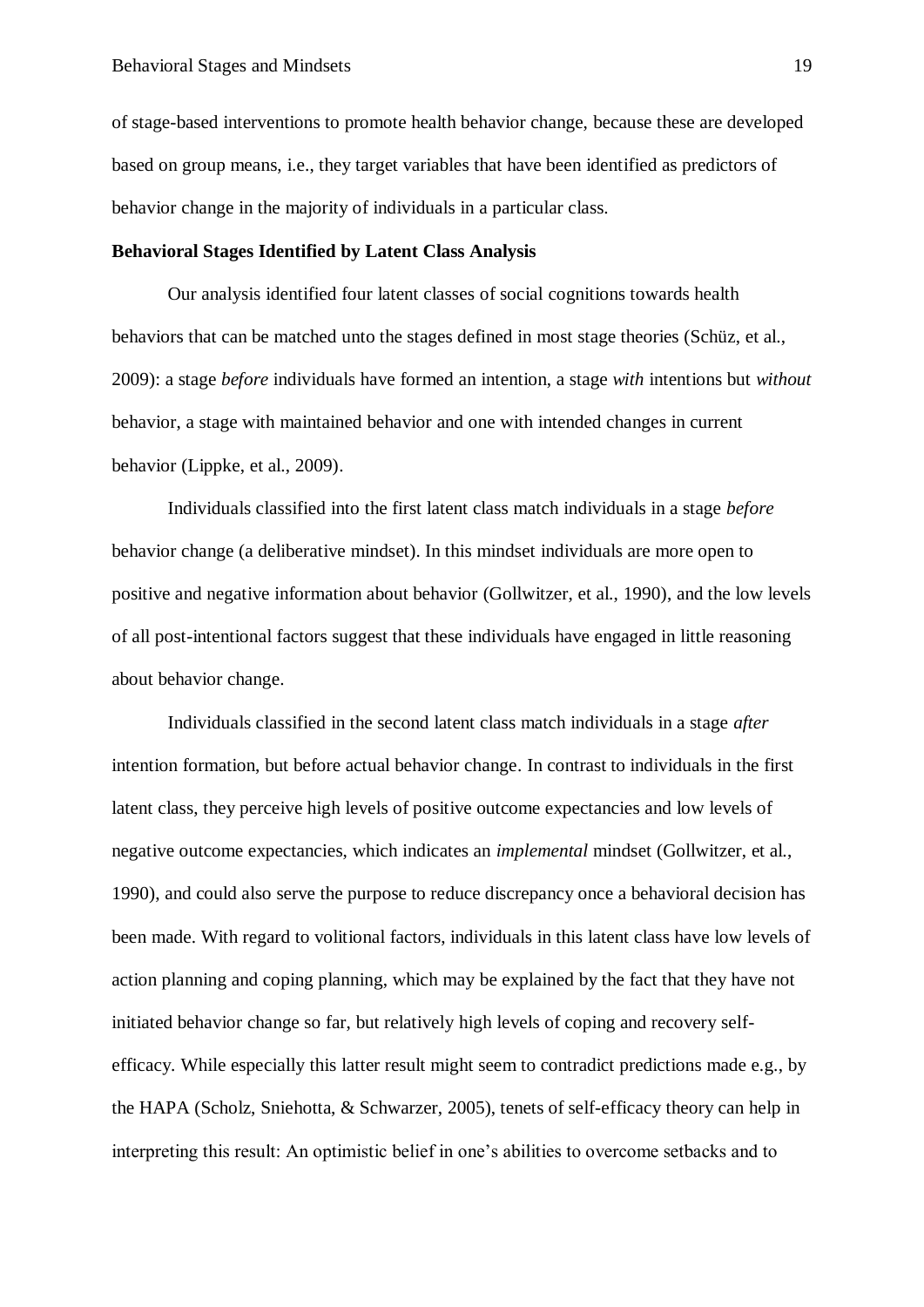recover from behavioral lapses can also be an important precondition of reasoning about behavior change, and only high levels of self-efficacy in these domains will help to commit to the goal of adapting a new behavior such as increased fruit and vegetable consumption.

Individuals classified in the third latent class show a profile of cognitions that matches individuals *maintaining* behavior. They score lowest on risk perception, reflecting the fact that their risk for diseases due to absence of nutritional health risk behavior is very low (Renner, Schüz, & Sniehotta, 2008; Weinstein, Rothman, & Nicolich, 1998). They also report low levels of cognitive action control, which might reflect the fact that fruit and vegetable consumption is habitual for them and requires little to no conscious effort (Wood, Quinn, & Kashy, 2002). In contrast to individuals assigned to class 4, individuals in this stage have a very low chance of scoring high on coping planning; possibly reflecting that due to habituation of behavior, no cognitive efforts for overcoming critical situations is needed.

Individuals allotted to latent class 4 match individuals in a stage with *some* behavior but *intended changes*. These individuals have especially high levels of action- and coping planning, and action control—cognitive indicators of ongoing behavior change processes and effective strategies to initiate and maintain behavior change (Sniehotta, Scholz, et al., 2005). This finding might be due to their increased efforts to change behavior and also because of better recall of such strategies due to the relative recency of their behavior change.

# **Correspondence Between Mindsets and Stages as Measured by a Stage Algorithm**

As the LCA extracts social-cognitive profiles from the data (rather than confirming *a priori* set classes), it might be justified to infer that these profiles are an accurate reflection of qualitatively distinct mindsets. The reliability of the LCA solution (cf. probabilities in the results section) suggests that if stages and classes do not correspond well, the stage-algorithm might not be valid and reliable in assessing stages that are reflective of mindsets. Note that the algorithm used in this study reflects a generic approach to classify stages according to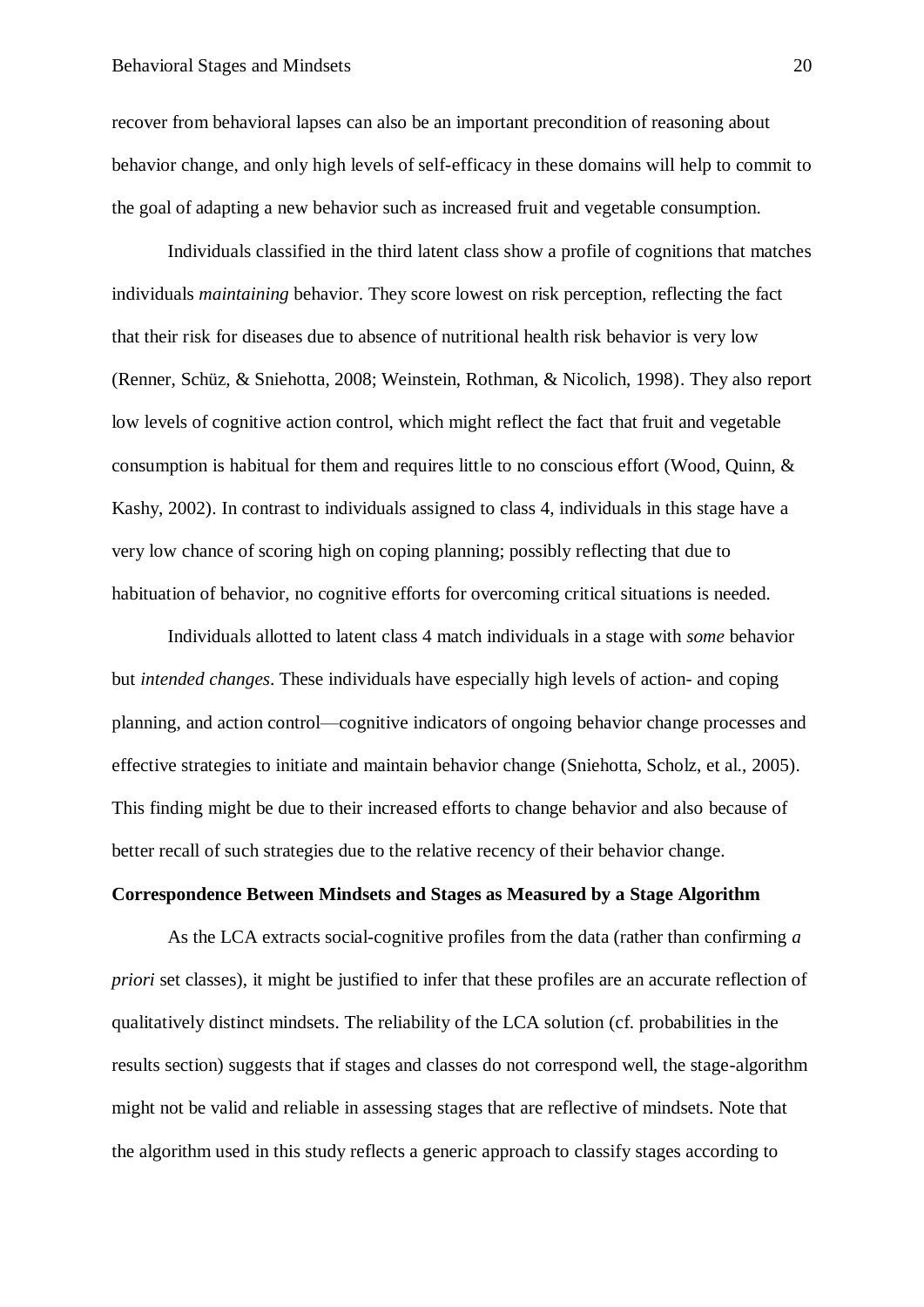intentions and behavior rather than relying e.g., on temporal criteria as in the TTM (Prochaska, DiClemente & Norcross, 1992). While this approach prevents us to evaluate the validity of specific stage theories and staging algorithms, the generic stages approach allows to illustrate the general usefulness of the mindset approach.

To understand the results, it is necessary to consider the frequencies that were observed and their relationship to the frequencies that were expected based on chance. For example, the observed frequencies alone suggest that the match between class 3 and the Intender stage is closer than the match between class 3 and any other stage (the majority of all individuals placed in class 3 were classified as Intenders). However, the frequency was significantly lower than what would have been expected based on chance, suggesting that the visible match is not tenable.

Although the profile of class 2 resembles individuals with a post-deliberative mindset (cf. Figure 1 as well as the results section), it corresponds equally well with the Non-intender Stage and the Intender Stage. This suggests that the algorithm is not successful in assigning individuals to stages that represent a definite mindset. The same holds true for class 3. The correspondence is equally high between this class and the Maintaining Actor and Changing Actor Stage. This ambiguity might result in incorrect classifications of individuals with the mindset of a maintaining actor as changing actors. Similar results were found for classes 1 and 4. Class 1 best corresponded with the Maintaining Actor stage and class 4 best matched the Intender Stage.

Our study suggests that a common generic stage-algorithm based on self-reports about intentions and behavior contains a high risk of misclassification. Although different stage algorithms might have produced different results, the generic algorithm represents the limitations inherent in all staging algorithms, namely limited reliability and unclear definitions of the factors that characterize behavioral stages. Our results can offer an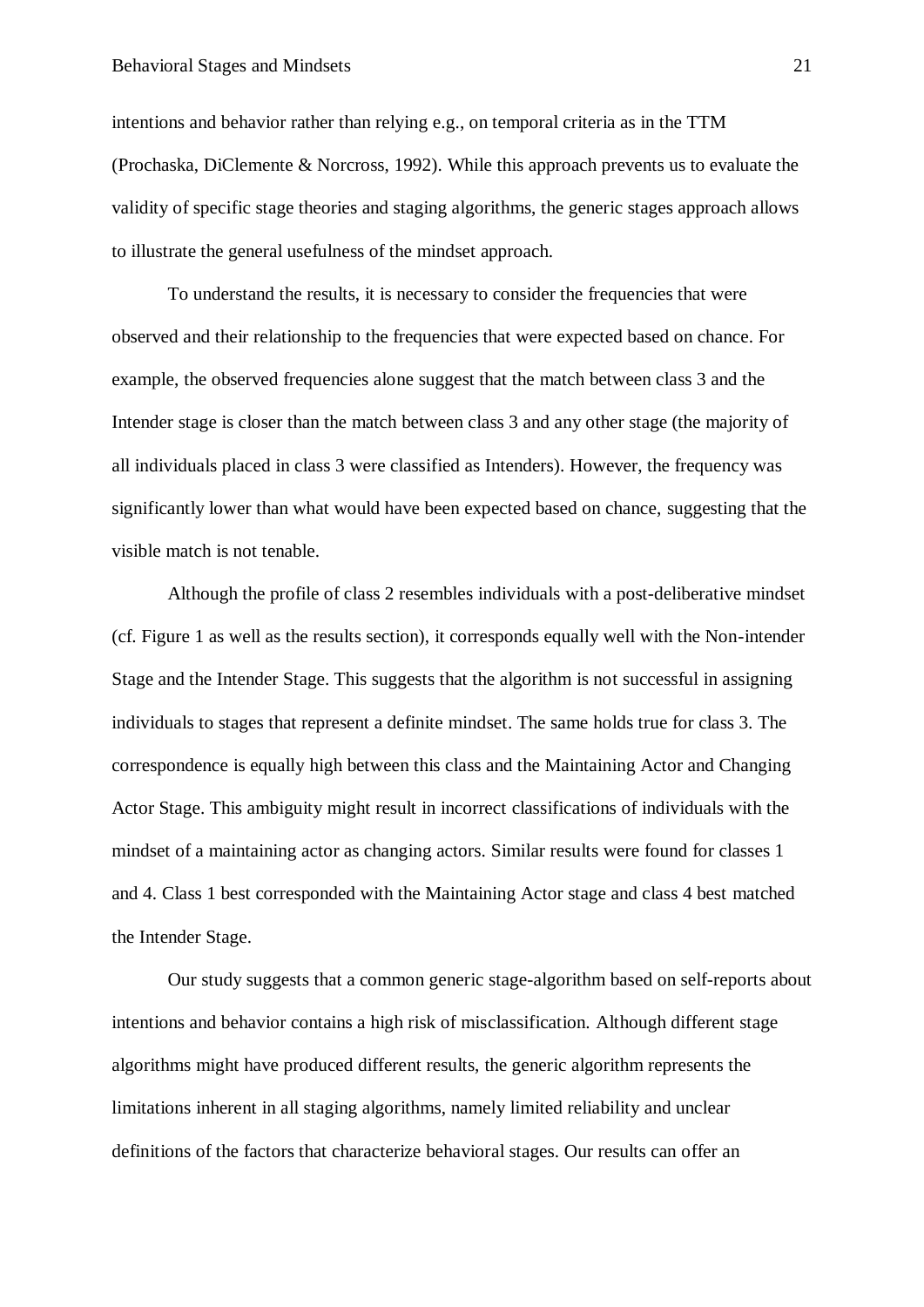explanation for the sometimes found lack of supportive results in the field of stage-matched interventions (Adams & White, 2005; Bridle et al., 2005; Conn, Hafdahl, Brown & Brown, 2008; Noar, Benac & Harris, 2007). From a practical view our results suggest that health behavior change interventions based on stage theories might be limited in their effectiveness, if they are based on algorithms with limited validity and reliability. Ultimately, this could result in mismatches between intervention contents and recipients and ineffective interventions.

### **Limitations and Directions for Future Research**

A limitation of our study relates to the fact that we have relied on self-reports of social cognitions. Research on mindsets has shown that differences between mindsets are also evident on the level of cognitive performance (Fujita, et al., 2007) and implicit cognitions (Custers & Aarts, 2007). Future research should consider this to distinguish mindsets. The latent classes we extracted are based on social cognitions, excluding intentions to change and behavior. Although future research may consider including both variables, we decided against it as we matched the social-cognitive profiles against stages as predicted by a measure relying on self-reports about intentions to change and behavior. We thereby avoided circular reasoning. While our cross-sectional data remains silent with regard to the validity of the mindsets for differential likelihoods and the predictors of behavior change, the internal and construct validity of the mindsets is supported both by the confirmatory approach used in latent class analysis and the divergent validity of the mindsets against the staging algorithm. Future studies might aim at examining the predictive validity of mindsets by e.g., examining whether behavior change is more likely for individuals in one specific mindset than in another and by using latent transition analysis. Our study employed only one generic staging algorithm to examine the concurrent validity of latent classes and stages. This clearly limits our results in terms of direct comparisons to other algorithms based on for example the TTM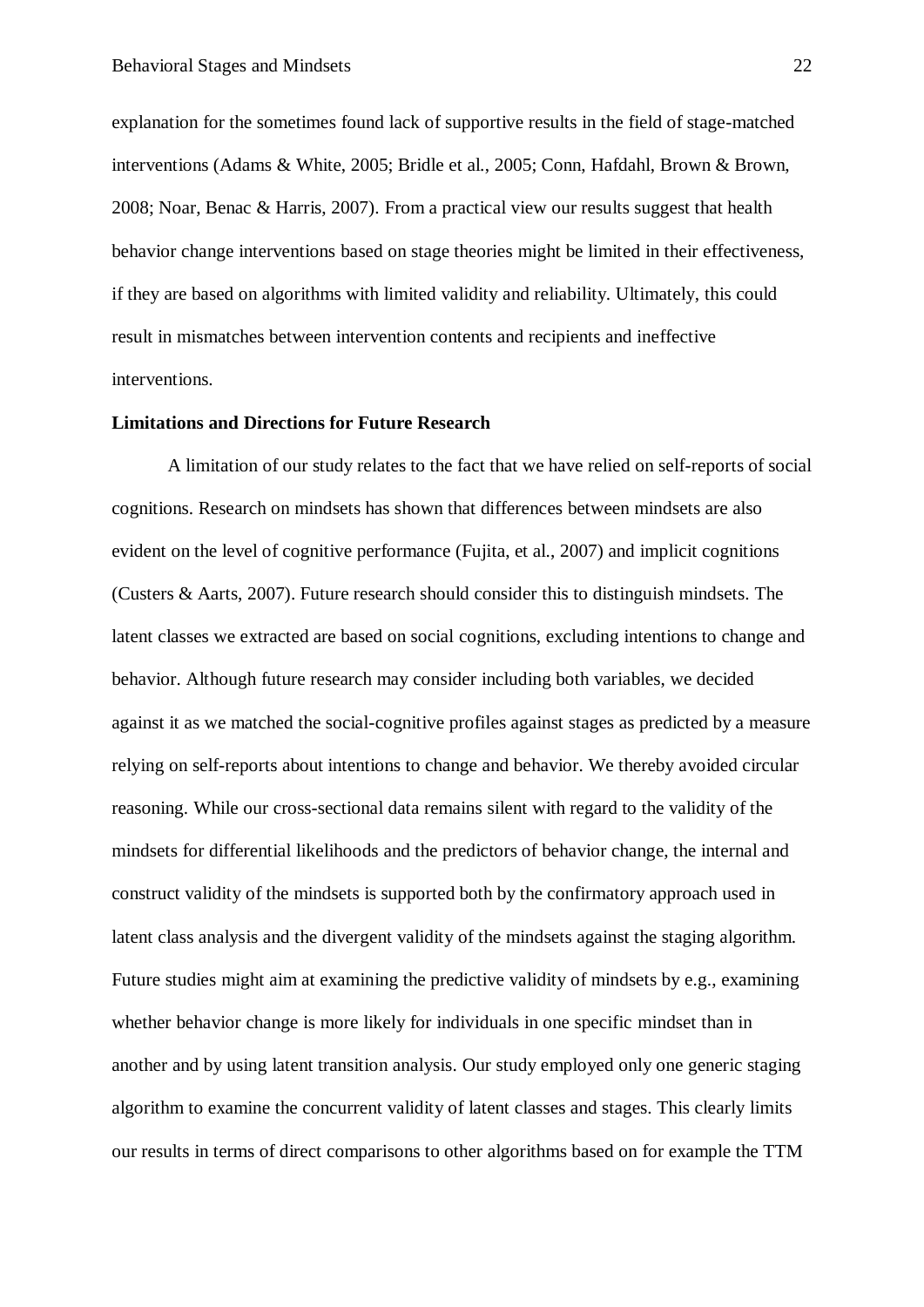or PAPM. However, the generic algorithm used here shares the limitations of other algorithms in terms of reliability and underlying stage assumptions. Furthermore, it needs to be noted that the reliability of the scale assessing negative outcome expectancies as well as the correlation between the items assessing motivational self-efficacy were only moderate. More reliable measures may be considered in the future. In addition, the sample in this study was self-selected. Participants knew that the study targeted fruit and vegetable consumption, which might explain the low percentage of self-identified Non-Intenders. This limits the generalizability of our results.

Our study relied on the identification of latent classes from profiles of social-cognitive variables. These variables do not necessarily drive stage transitions. For example, both Non-Intenders and Maintaining actors have low risk perceptions. It does not follow however, that both groups need an intervention addressing risk perception as Maintaining Actors, e.g., have low levels of risk perception, because they take their preventive health behavior into account when estimating their risks. Future Research should further investigate if the process of change is different for different classes (characterized by different social-cognitive profiles). Only experimental research, where interventions that are tailored to classes are pitted against interventions that are mismatched, can really answer this question (Sutton, 2000).

### **Implications and Conclusion**

The bottom-up approach used in this study has considerable advantages for the identification of distinct stages of health behavior change. Inferring stages from mindsets does not require equidistance or monotonous increase and still allows for statistical goodnessof-fit tests. Second, potential statistical problems of stage algorithms such as limited reliability are accounted for by the latent variable approach, and finally, a bottom-upapproach might reveal more information about the actual mindsets of individuals in different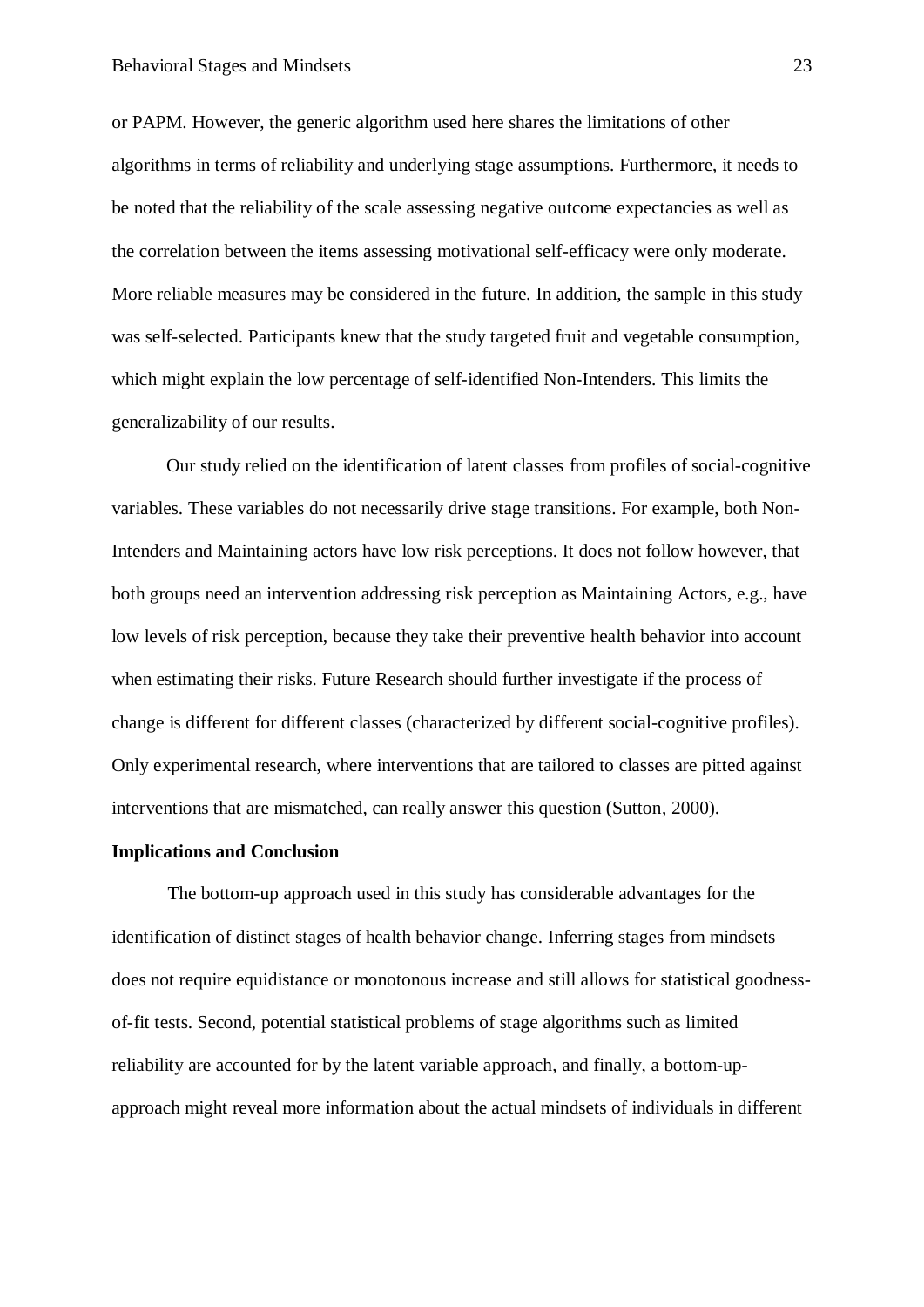stages of health behavior change than a confirmatory top-down approach such as comparing means of variables in individuals across a-priori defined stages.

While it may not be feasible to assess a wide range of variables before allocating individuals to stages and administering interventions, our results underline the importance of assessing stages in a reliable and valid way. If stage-based interventions were to work, it is crucial to target the factors most important within one stage. Our approach suggests an alternative to current staging algorithms by extracting groups of individuals based on their mindsets towards behavior, which could ultimately result in more reliable and valid assessments of stages and consequently more effective stage-based interventions.

# **References**

Adams, J., and White, M. (2005). Why don't stage-based activity promotion interventions work? *Health Education Research, 20*(2), 237-243. doi:10.1093/her/cyg105

Agresti, A. (2002). *Categorical data analysis* (2nd ed.). New York: Wiley.

- Armitage, C. J., Povey, R., & Arden, M. A. (2003). Evidence for discontinuity patterns across the stages of change: A role for attitudinal ambivalence. *Psychology and Health, 18*(3), 373-386.
- Armitage, C. J., Sheeran, P., Conner, M., & Arden, M. A. (2004). Stages of Change or Changes of Stage? Predicting Transitions in Transtheoretical Model Stages in Relation to Healthy Food Choice. *Journal of Consulting and Clinical Psychology, 72*(3), 491-499.
- Balmford, J., Borland, R., & Burney, S. (2008a). Exploring discontinuity in prediction of smoking cessation within the precontemplation stage of change. *International Journal of Behavioral Medicine, 15*(2), 133-140.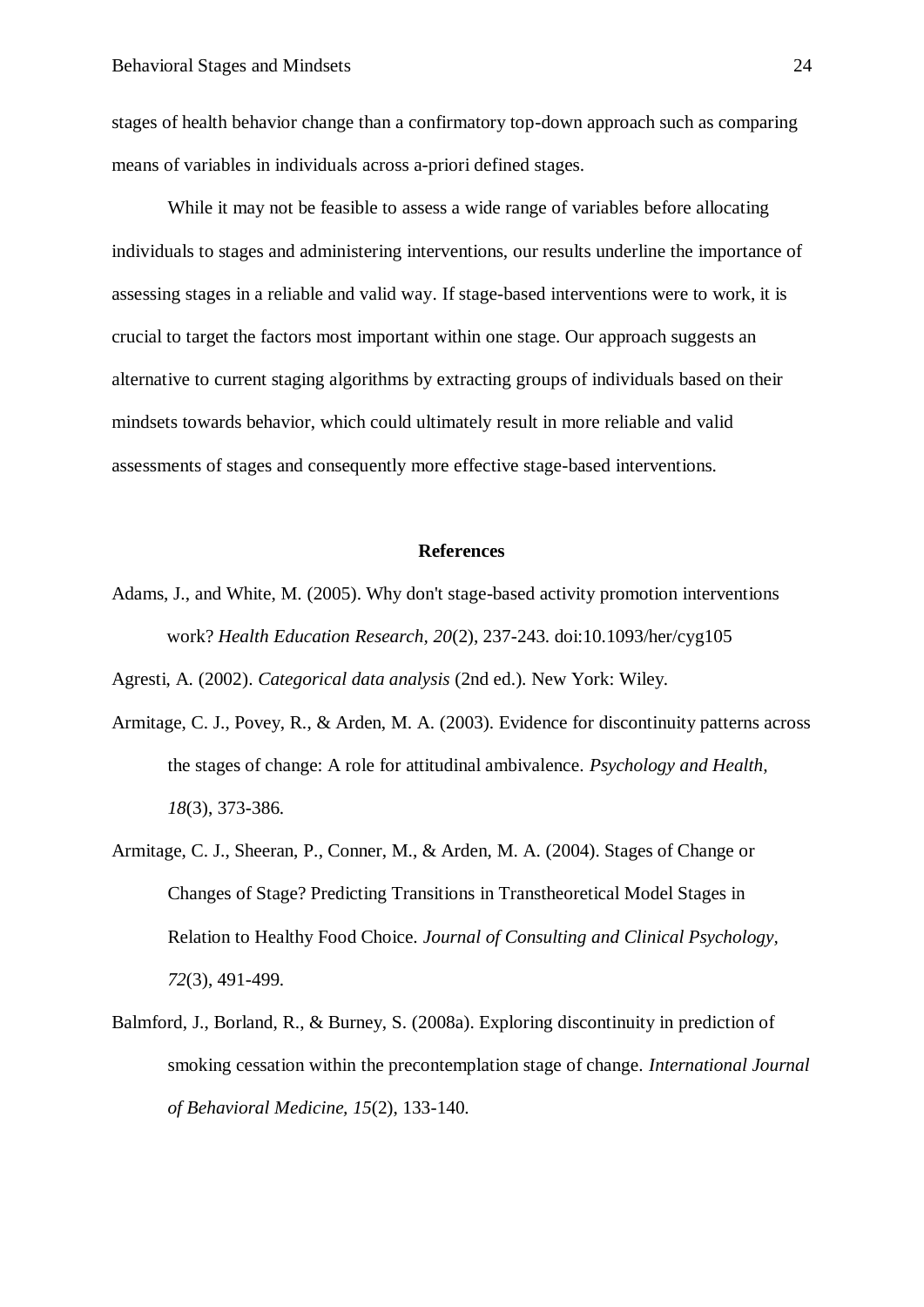- Balmford, J., Borland, R., & Burney, S. (2008b). Is contemplation a separate stage of change to precontemplation? *International Journal of Behavioral Medicine, 15*(2), 141-148.
- Brug, J., Conner, M., Harre, N., Kremers, S., McKellar, S., & Whitelaw, S. (2005). The Transtheoretical Model and stages of change: A critique - Observations by five commentators on the paper by Adams, J. and White, M. (2004) Why don't stage-based activity promotion interventions work? *Health Education Research, 20*(2), 244-258.
- Burnham, K. B., & Anderson, D. R. (2004). Multimodel inference: Understanding AIC and BIC in model selection. *Sociological Methods & Research, 33*, 261-305.
- Custers, R., & Aarts, H. (2007). In search of the nonconscious sources of goal pursuit: Accessibility and positive affective valence of the goal state. *Journal of Experimental Social Psychology, 43*(2), 312-318.
- Fujita, K., Gollwitzer, P. M., & Oettingen, G. (2007). Mindsets and pre-conscious openmindedness to incidental information. *Journal of Experimental Social Psychology, 43*(1), 48-61.
- Godin, G., Lambert, L.-D., Owen, N., Nolin, B., & Prud'homme, D. (2004). Stages of motivational readiness for physical activity: A comparison of different algorithms of classification. *British Journal Of Health Psychology, 9*, 253-267.
- Gollwitzer, P. M., Heckhausen, H., & Steller, B. (1990). Deliberative and implemental mindsets: Cognitive tuning toward congruous thoughts and information. *Journal of Personality and Social Psychology, 59*(6), 1119-1127.

Heckhausen, H. (1991). *Motivation and action*. Berlin, Heidelberg, New York: Springer.

Heckhausen, H., & Gollwitzer, P. M. (1987). Thought contents and cognitive functioning in motivational versus volitional states of mind. *Motivation and Emotion, 11*(2), 101- 120.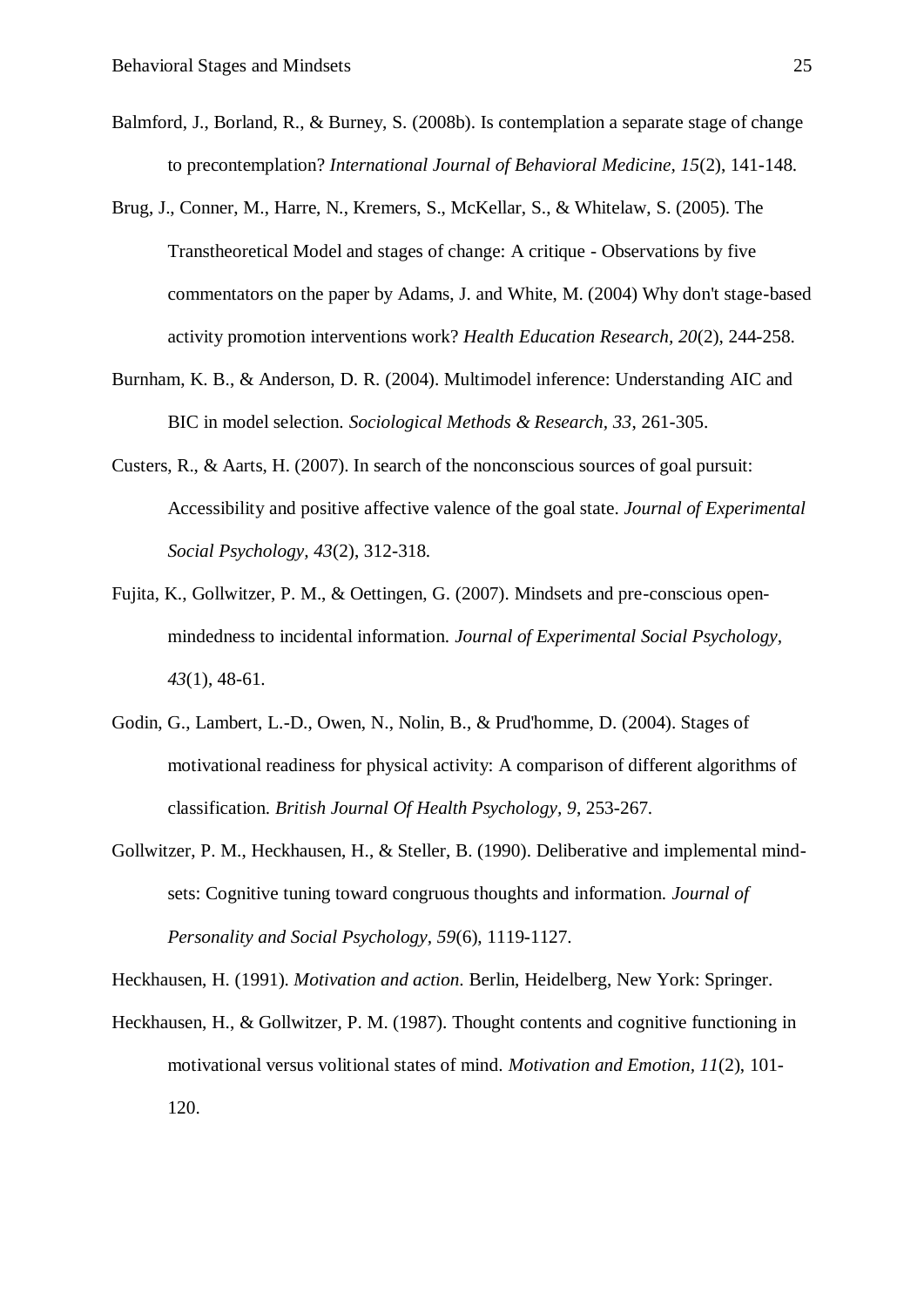- Herzog, T. A. (2008). Analyzing the transtheoretical model using the framework of Weinstein, Rothman, and Sutton (1998): The example of smoking cessation. *Health Psychology, 27*(5), 548-556.
- Herzog, T. A., & Blagg, C. O. (2007). Are most precontemplators contemplating smoking cessation? Assessing the validity of the stages of change. *Health Psychology, 26*(2), 222-231.
- Lippke, S., Ziegelmann, J. P., Schwarzer, R., & Velicer, W. F. (2009). Validity of Stage Assessment in the Adoption and Maintenance of Physical Activity and Fruit and Vegetable Consumption. *Health Psychology, 28*(2), 183-193.
- Lo, Y., Mendell, N. R., & Rubin, D. B. (2001). Testing the number of components in a normal mixture. *Biometrika, 83*(3), 767-778.
- Magidson, J., & Vermunt, J. K. (2004). Latent Class Models. In D. Kaplan (Ed.), *The SAGE Handbook of Quantitative Methodology for the Social Sciences* (pp. 175-198). Thousand Oaks: Sage.
- Orbell, S., & Sheeran, P. (1998). "Inclined abstainers": A problem for predicting healthrelated behaviour. *British Journal of Social Psychology, 37*(2), 151-165.
- Prochaska, J. O., DiClemente, C. C., & Norcross, J. C. (1992). In search of how people change: Applications to addictive behaviors. *American Psychologist, 47*(9), 1102- 1114.
- Prochaska, J. O., Velicer, W. F., Rossi, J. S., Redding, C. A., Greene, G. W., Rossi, S. R., et al. (2004). Multiple risk expert systems interventions: Impact of simultaneous stagematched expert system interventions for smoking, high-fat diet, and sun exposure in a population of parents. *Health Psychology, 23*(5), 503-516.
- Renner, B., Schüz, B., & Sniehotta, F. F. (2008). Preventive Health Behavior and Adaptive Accuracy of Risk Perceptions. *Risk Analysis, 28*(3), 741-748.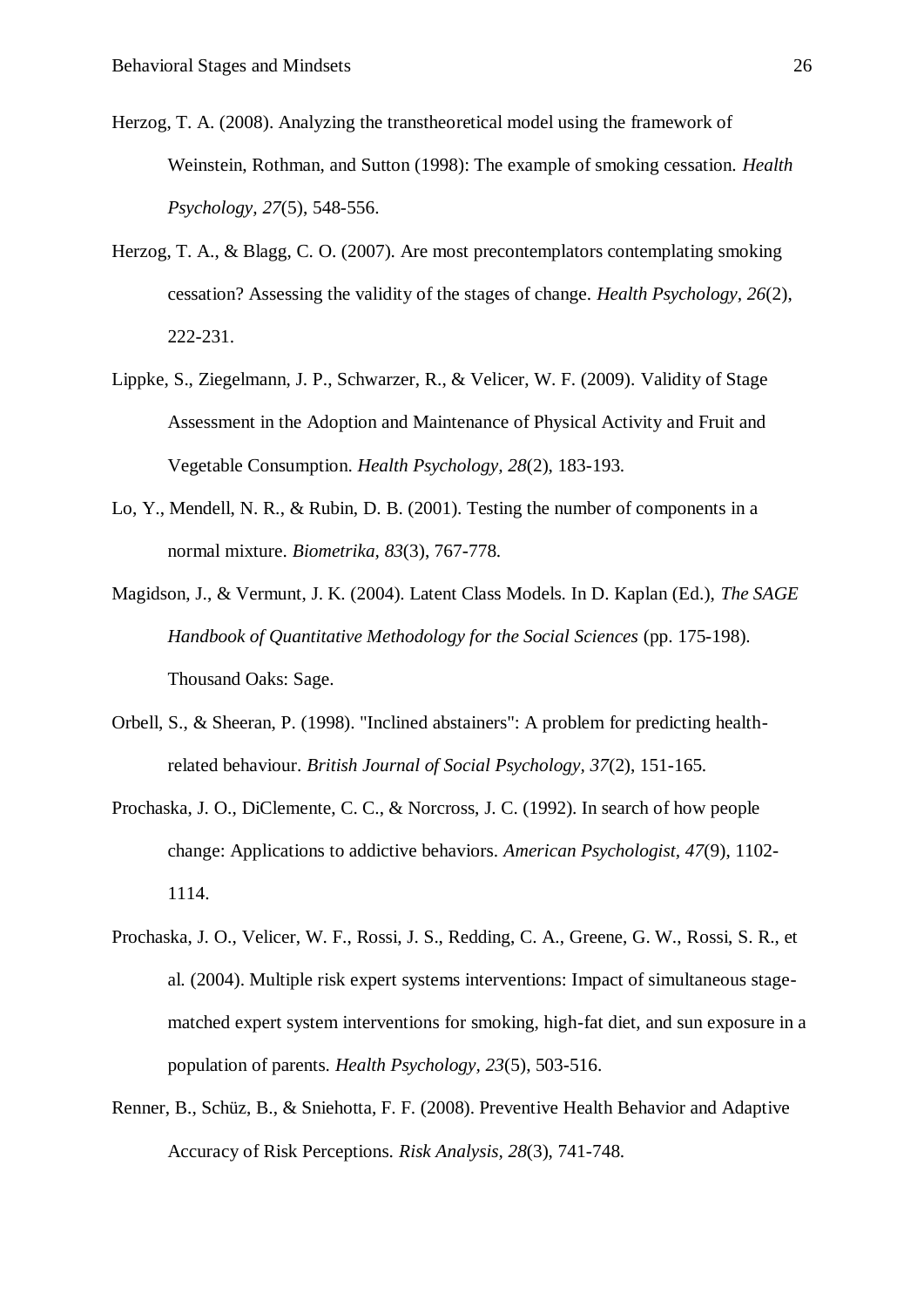- Richert, J., Lippke, S., & Schwarzer, R. (2010). Comparison of individual criteria and externally imposed criteria for stage allocation: Findings from an internet study addressing physical activity. *Measurement in Physical Education and Exercise Science, 14*(4), 225 – 240.
- Scholz, U., Sniehotta, F. F., & Schwarzer, R. (2005). Predicting Physical Exercise in Cardiac Rehabilitation: The Role of Phase-Specific Self-Efficacy Beliefs. *Journal of Sport and Exercise Psychology, 27*(2), 135-151.
- Schüz, B., Sniehotta, F. F., Mallach, N., Wiedemann, A. U., & Schwarzer, R. (2009). Predicting transitions from preintentional, intentional and actional stages of change. *Health Educ. Res., 24*(1), 64-75.
- Schwarzer, R. (1992). Self-efficacy in the adoption and maintenance of health behaviors: Theoretical approaches and a new model. In R. Schwarzer (Ed.), *Self-Efficacy: Thought Control of Action* (pp. 217-242). Washington, DC: Hemisphere.
- Schwarzer, R. (2008). Some burning issues in research on health behavior change. *Applied Psychology: An International Review, 57*(1), 84-93.
- Schwarzer, R., & Luszczynska, A. (2008). How to overcome health-compromising behaviors: The health action process approach. *European Psychologist, 13*(2), 141-151.
- Sniehotta, F. F. (2009). Towards a theory of intentional behaviour change: plans, planning, and self-regulation. *British Journal Of Health Psychology, 14*(Pt 2), 261-273.
- Sniehotta, F. F., Luszczynska, A., Scholz, U., & Lippke, S. (2005). Discontinuity patterns in stages of the precaution adoption process model: Meat consumption during a livestock epidemic. *British Journal Of Health Psychology, 10*(2), 221-235.
- Sniehotta, F. F., Scholz, U., & Schwarzer, R. (2005). Bridging the intention-behaviour gap: Planning, self-efficacy, and action control in the adoption and maintenance of physical exercise. *Psychology And Health, 20s*(2), 143-160.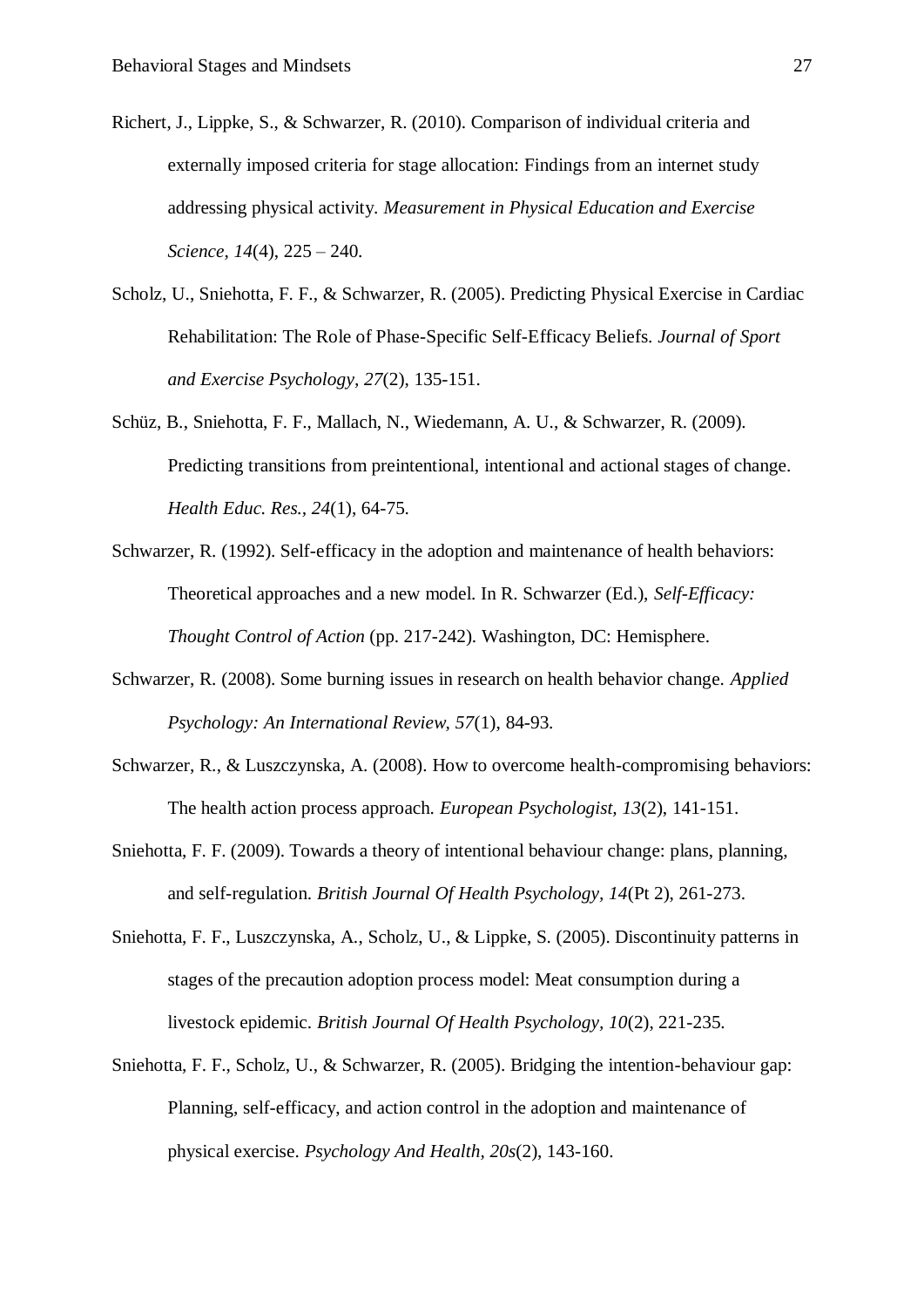- Sniehotta, F. F., Schwarzer, R., Scholz, U., & Schüz, B. (2005). Action Planning and Coping Planning for Long-Term Lifestyle Change: Theory and Assessment. *European Journal of Social Psychology, 35*(4), 565-576.
- Sutton, S. (2000). Interpreting cross-sectional data on stages of change. *Psychology & Health, 15*(2), 163-171.
- Sutton, S. (2001). Back to the drawing board? A review of applications of the transtheoretical model to substance use. *Addiction, 96*(1), 175-186.
- Taylor, S. E., & Gollwitzer, P. M. (1995). The effects of mindsets on positive illusions. *Journal of Personality and Social Psychology, 69*, 213-226.
- Weinstein, N. D. (1988). The precaution adoption process. *Health Psychology, 7*(4), 355-386.
- Weinstein, N. D., Lyon, J. E., Sandman, P. M., & Cuite, C. L. (1998). Experimental evidence for stages of health behavior change: The precaution adoption process model applied to home radon testing. *Health Psychology, 17*(5), 445-453.
- Weinstein, N. D., Rothman, A. J., & Nicolich, M. (1998). Use of correlational data to examine the effects of risk perceptions on precautionary behavior. *Psychology & Health, 13*(3), 479-501.
- Weinstein, N. D., Rothman, A. J., & Sutton, S. R. (1998). Stage theories of health behavior: Conceptual and methodological issues. *Health Psychology, 17*(3), 290-299.
- Wiedemann, A. U., Lippke, S., Reuter, T., Schüz, B., Ziegelmann, J. P., & Schwarzer, R. (2009). Prediction of Stage Transitions in Fruit and Vegetable Intake. *Health Education Research, 24*, 596-607.
- Wood, W., Quinn, J. M., & Kashy, D. A. (2002). Habits in everyday life: Thought, emotion, and action. *Journal Of Personality And Social Psychology, 83*(6), 1281-1297.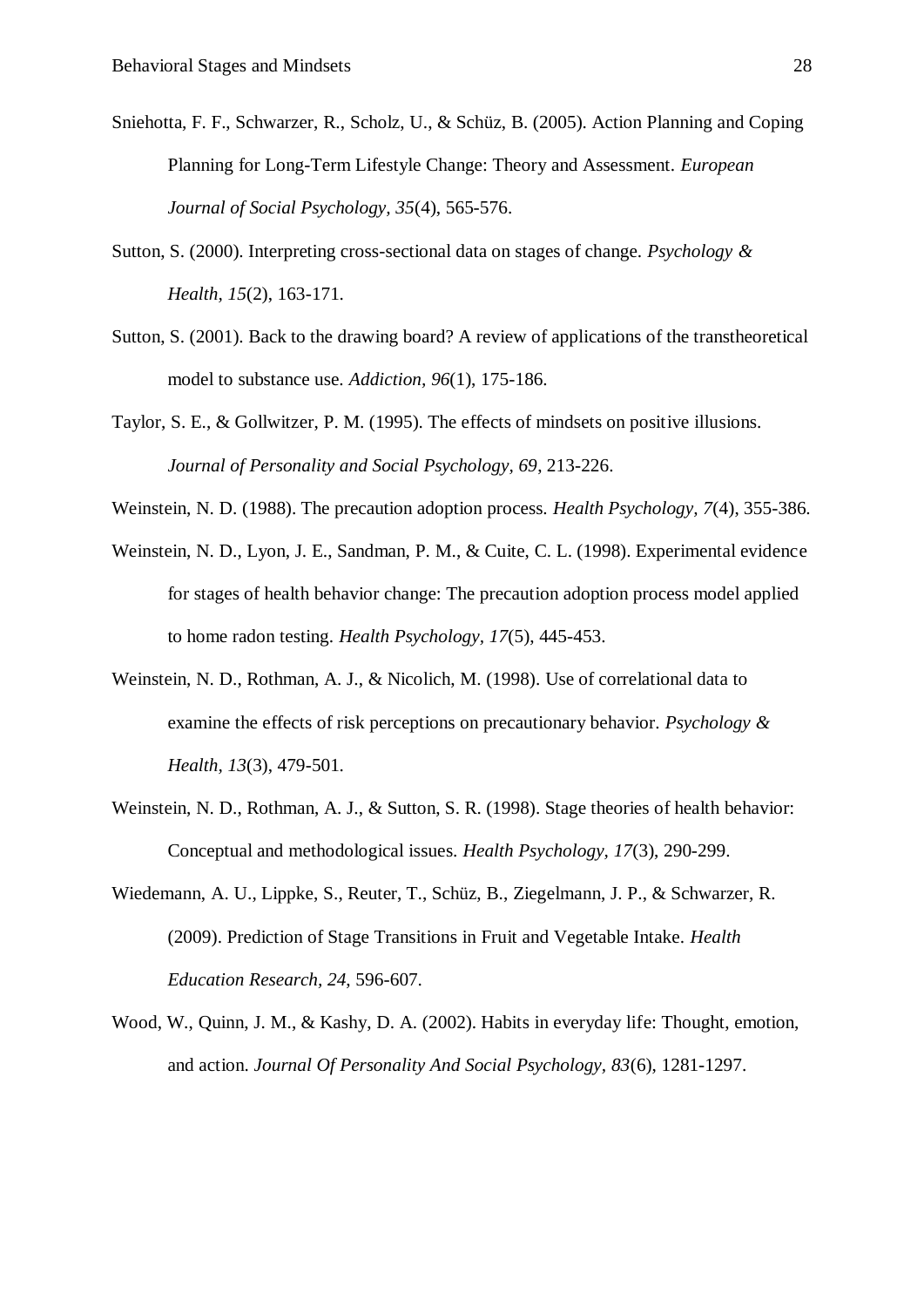|                                         | <b>Risk</b><br>Perception | Motivational<br>Self-efficacy | Positive<br>Outcome<br>Expectancies | Negative<br>Outcome<br>Expectancies | Action<br>Planning | Coping<br>Planning | Coping<br>Self-<br>efficacy | Recovery<br>Self-<br>efficacy | Action<br>Control |
|-----------------------------------------|---------------------------|-------------------------------|-------------------------------------|-------------------------------------|--------------------|--------------------|-----------------------------|-------------------------------|-------------------|
| M                                       | 3.35                      | 4.61                          | 4.85                                | 2.7                                 | 3.32               | 2.81               | 4.15                        | 4.86                          | 2.79              |
| SD                                      | 1.33                      | 0.95                          | 0.70                                | 0.98                                | 1.20               | 1.20               | 1.04                        | 0.84                          | 1.16              |
| <b>Risk Perception</b>                  | 1.00                      |                               |                                     |                                     |                    |                    |                             |                               |                   |
| Motivational Self-<br>efficacy          | $-.002$                   | 1.00                          |                                     |                                     |                    |                    |                             |                               |                   |
| <b>Positive Outcome</b><br>Expectancies | $-.08*$                   | $.22*$                        | 1.00                                |                                     |                    |                    |                             |                               |                   |
| <b>Negative Outcome</b><br>Expectancies | $.24*$                    | $-.23*$                       | $-.10*$                             | 1.00                                |                    |                    |                             |                               |                   |
| <b>Action Planning</b>                  | $-14*$                    | $.14*$                        | $.23*$                              | $-.15*$                             | 1.00               |                    |                             |                               |                   |
| <b>Coping Planning</b>                  | $-.10*$                   | $.13*$                        | $.23*$                              | $-.11*$                             | $.61*$             | 1.00               |                             |                               |                   |
| Coping Self-<br>efficacy                | $-.12*$                   | $.38*$                        | $.22*$                              | $-.29*$                             | $.15*$             | $.19*$             | 1.00                        |                               |                   |
| Recovery Self-<br>efficacy              | $-.20*$                   | $.31*$                        | $.25*$                              | $-.28*$                             | $.17*$             | $.14*$             | $.45*$                      | 1.00                          |                   |
| <b>Action Control</b>                   | $-12*$                    | $.11*$                        | $.25*$                              | $.10*$                              | $.47*$             | $.54*$             | $.21*$                      | $.15*$                        | 1.00              |
| $N_{\text{obs}}$ * n $\geq 01$          |                           |                               |                                     |                                     |                    |                    |                             |                               |                   |

TABLE 1. Means *(M),* Standard Deviations *(SD),* and Intercorrelations for all social-cognitive variables in *N =* 2119 participants

*Note.*  $* p < .01$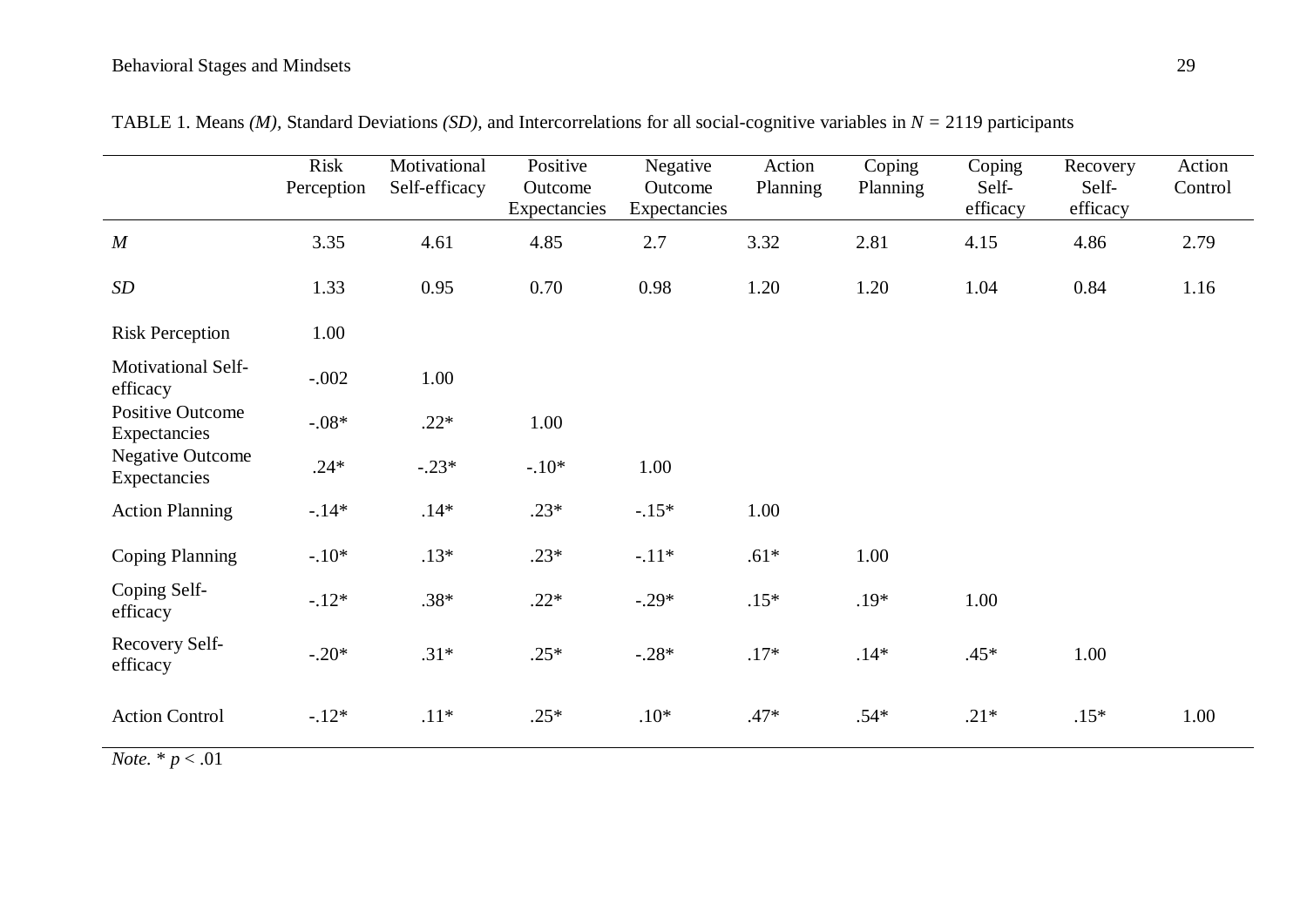| Models    | <b>AIC</b> | <b>BIC</b> |
|-----------|------------|------------|
| 1 class   | 19644.978  | 19696.321  |
| 2 classes | 18649.156  | 18757.547  |
| 3 classes | 18383.153  | 18548.593  |
| 4 classes | 18362.468  | 18584.956  |
| 5 classes | 18361.305  | 18640.841  |
| 6 classes | 22331.134  | 22975.829  |

TABLE 2. AIC and BIC Values for Different Latent Class Analysis Models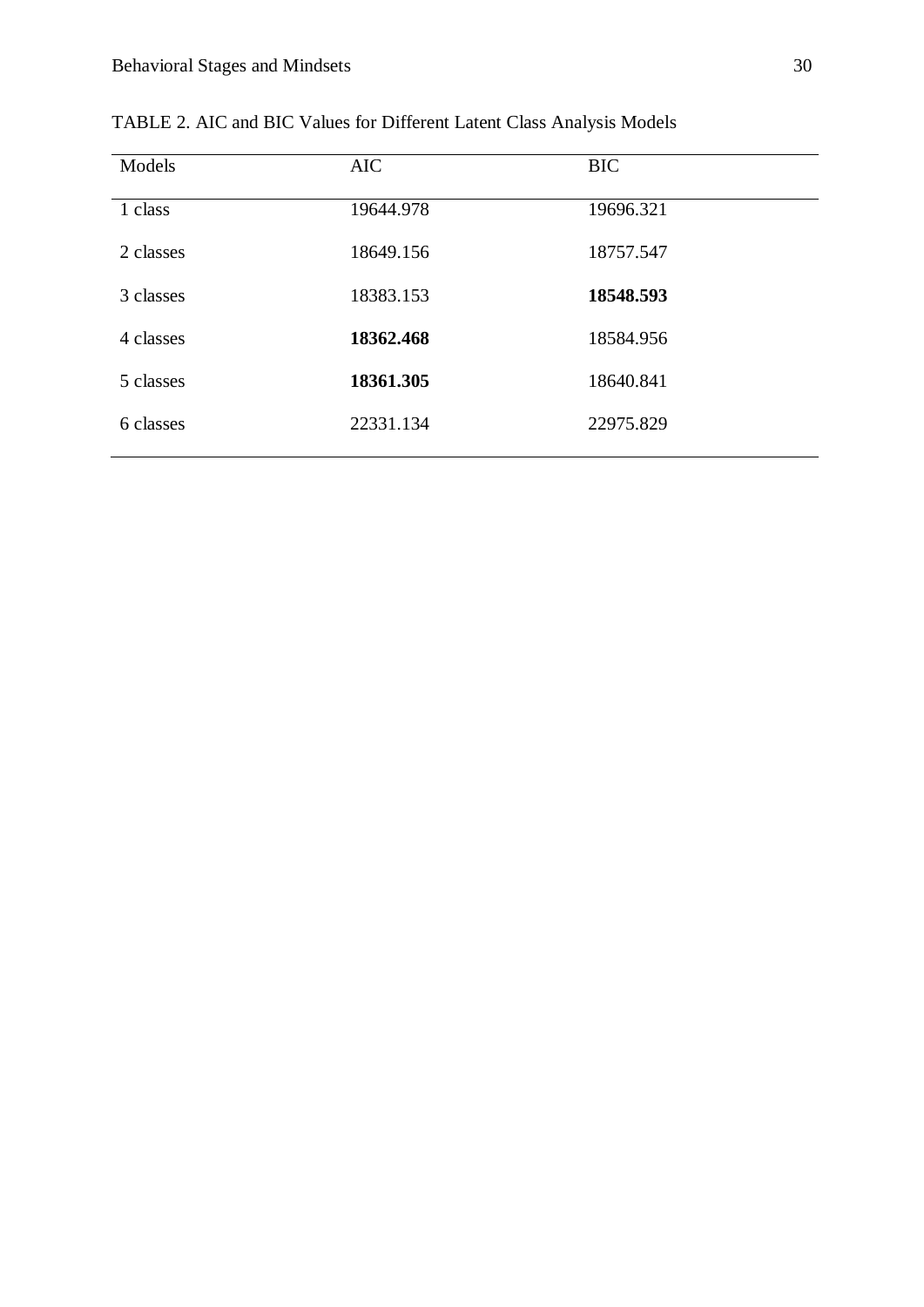total

% of female

|                    |           |                       | Latent Classes extracted by the LCA |           |           |           |       |
|--------------------|-----------|-----------------------|-------------------------------------|-----------|-----------|-----------|-------|
|                    |           |                       | Class 1                             | Class 2   | Class 3   | Class 4   | total |
|                    |           | observed $N$          | $\overline{7}$                      | 15        | 6         | 15        | 43    |
|                    | NI        | expected $N$          | 10                                  | 6         | 12        | 15        |       |
|                    |           | stand. adj. residuals | $-1.1$                              | $4.3***$  | $-2.1*$   | $-0.1$    |       |
|                    |           | % within LCA classes  | 1.4%                                | 5.2%      | 1.0%      | 1.9%      |       |
|                    |           | % within stages       | 16.3%                               | 34.9%     | 14.0%     | 34.9%     |       |
|                    |           | % of total $N$        | 0.3%                                | 16.9%     | 0.3%      | 0.7%      | 1.9%  |
|                    |           | observed $N$          | 329                                 | 242       | 353       | 667       | 1591  |
|                    |           | expected $N$          | 368                                 | 208       | 444       | 571       |       |
|                    |           | stand. adj. residuals | $-4.3***$                           | 4.8***    | $-9.5***$ | 9.4 ***   |       |
| <b>Stages</b>      | $\bf I$   | % within LCA classes  | 64.1%                               | 83.4%     | 57.0%     | 83.7%     |       |
|                    |           | % within stages       | 20.7%                               | 15.2%     | 22.2%     | 41.9%     |       |
| assigned<br>by the |           | % of total $N$        | 14.8%                               | 10.9%     | 15.9%     | 30.1%     | 71.7% |
| stage              |           | observed $N$          | 79                                  | 10        | 111       | 35        | 235   |
| measure            |           | expected $N$          | 54                                  | 31        | 66        | 84        |       |
|                    | <b>MA</b> | stand. adj. residuals | $4.0***$                            | $-4.2***$ | $7.0***$  | $-7.1***$ |       |
|                    |           | % within LCA classes  | 15.4%                               | 3.4%      | 17.9%     | 4.4%      |       |
|                    |           | % within stages       | 33.6%                               | 4.3%      | 47.2%     | 14.9%     |       |
|                    |           | % of total $N$        | 3.6%                                | 0.5%      | 5.0%      | 1.6%      | 10.6% |
|                    |           | observed $N$          | 98                                  | 23        | 149       | 80        | 350   |
|                    |           | expected $N$          | 81                                  | 46        | 98        | 125.7     |       |
|                    |           | stand. adj. residuals | $2.4*$                              | $-3.9***$ | $6.7***$  | $-5.5***$ |       |
|                    | CA        | % within LCA classes  | 19.1%                               | 7.9%      | 24.1%     | 10.0%     |       |
|                    |           | % within stages       | 28.0%                               | 6.6%      | 42.6%     | 22.9%     |       |

TABLE 3. Frequencies for LCA classes and for stages as obtained by a stage measure.

| <i>Note.</i> NI, Non-Intender; I, Intender; MA, Maintaining Actor; CA, Changing Actor; stand. adj. |
|----------------------------------------------------------------------------------------------------|
| residuals, standardized adjusted residuals; expected Ns are rounded; *p<.05, ***p<.001             |

% of total *N* 4.4% 1.0% 6.7% **3.6%** 15.8%

observed *N* 513 290 619 797 2219

% of total *N* 23.1% 13.1% 27.9% 35.9%

% of lemale<br>participants 85.2% 74.1% 86.9% 75.8%

Mean age 34.82 37.82 39.07 39.91